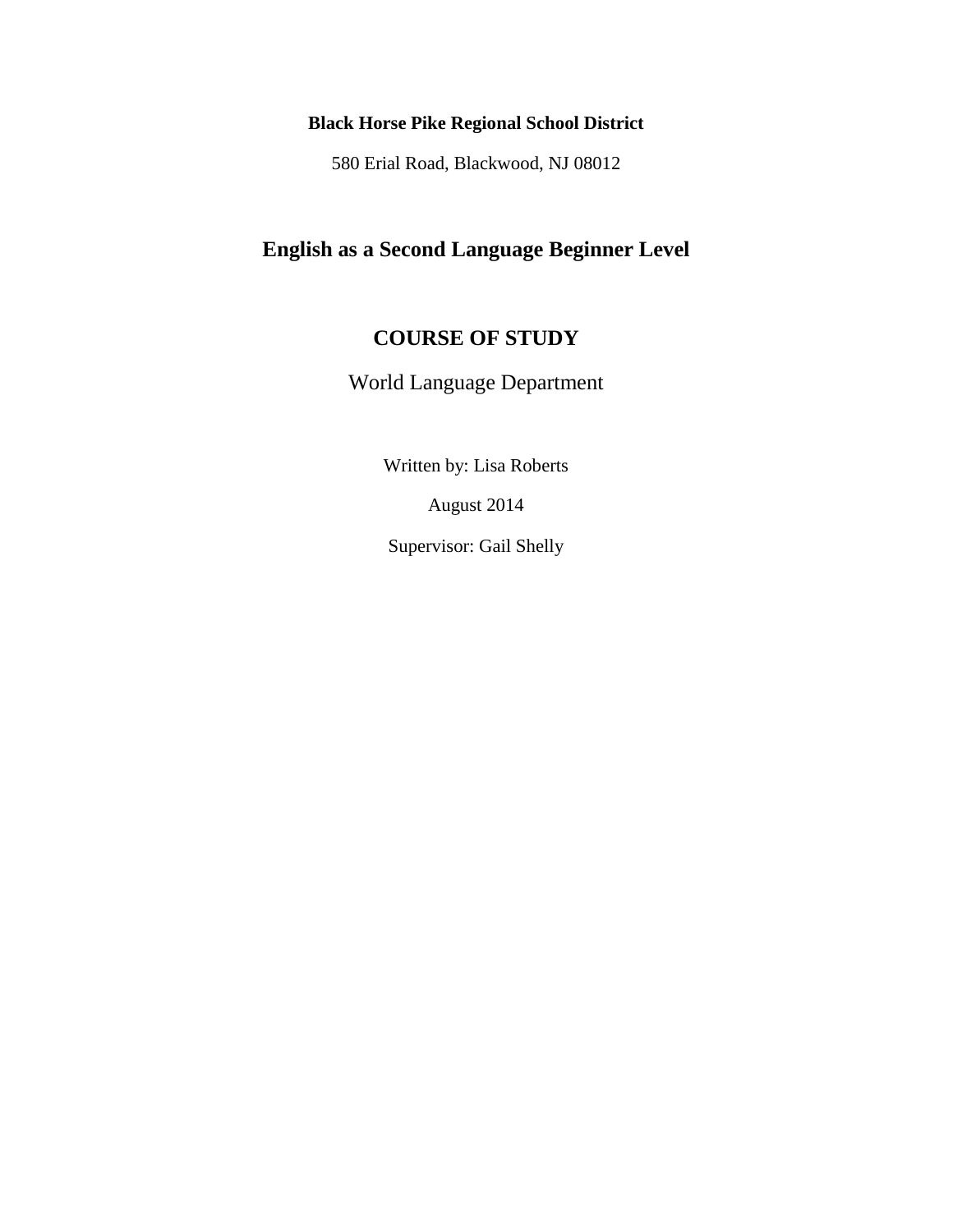## **BLACK HORSE PIKE REGIONAL SCHOOL DISTRICT** Triton Regional High School World Language Department **ENGLISH AS A SECOND LANGUAGE BEGINNGER LEVEL Grade 9-12**

## **Course Description:**

This is a beginner level course for English language learners who possess a proficiency level of "entering" to "beginning" as defined in the WIDA Consortium CAN DO Descriptors. In this class, students can expect to address the five English language development standards necessary to communicate information, ideas and concepts in the following areas:

- Social and Instructional Language
- The Language of Language Arts
- The Language of Mathematics
- The Language of Science
- The Language of Social Studies

Therefore, the units covered in this course are content driven to support students' academic language development needed to engage with peers, educators and content curriculums.

Within the framework of the WIDA's CAN DO Descriptors and language standards, students will develop proficiency in the four domains of language: listening, speaking, reading and writing.

## **Grading Scale**

| Homework/Classwork | Minor Assessments | <b>Major Assessments</b> | Projects |
|--------------------|-------------------|--------------------------|----------|
| 20%                | 25%               | 40%                      | 15%      |

## **Course Expectations:**

- 1. Keep an organized binder.
- 2. Apply learned vocabulary and grammar to reading, writing, speaking, and listening comprehension assignments.
- 3. Complete all assignments and projects.
- 4. Attend class on time and prepared.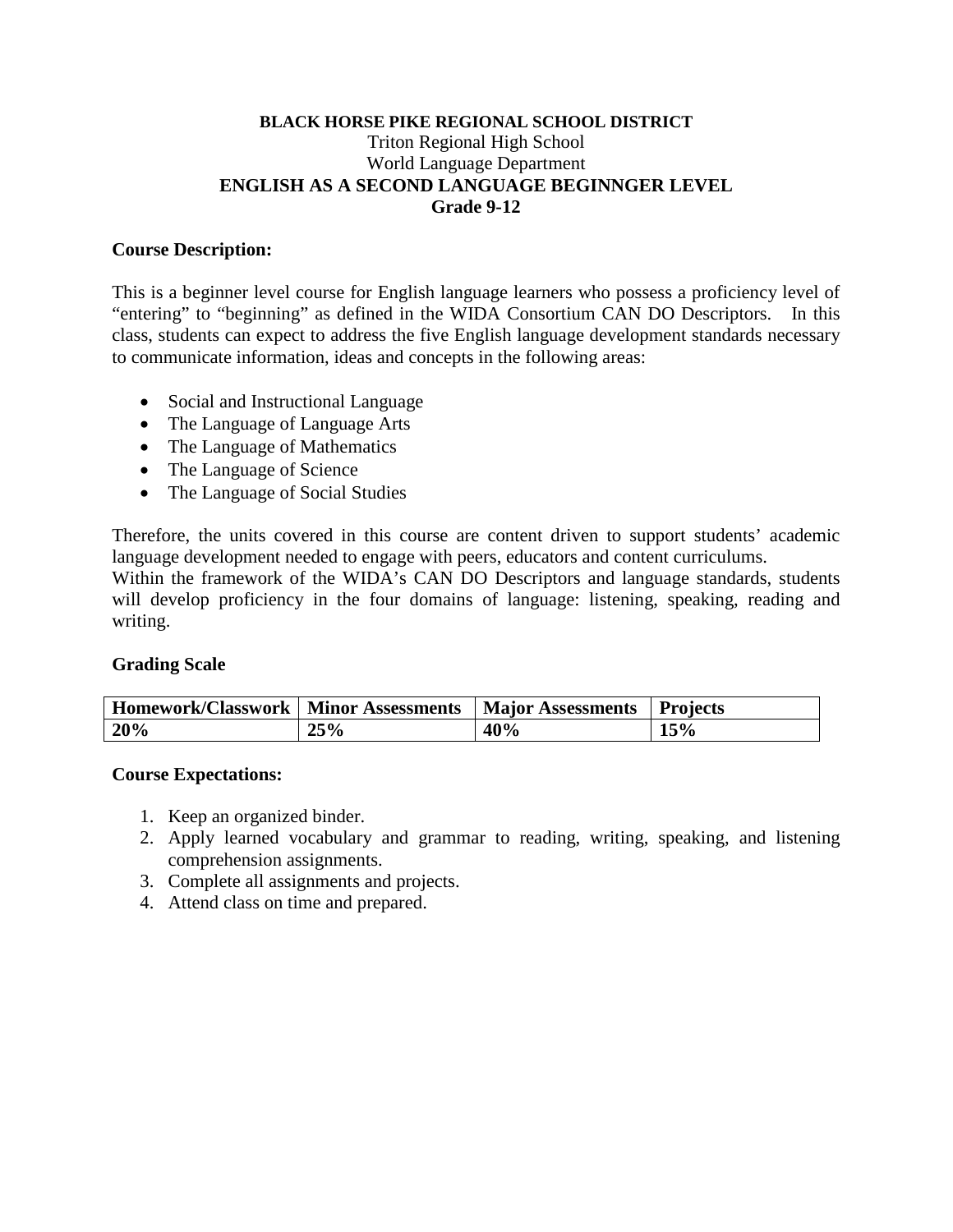ENGAGING STUDENTS . FOSTERING ACHIEVEMENT . CULTIVATING 21<sup>ST</sup> CENTURY GLOBAL SKILLS

# **Course Name: ELL Beginner Course Number: 050100**

## **PART I: UNIT RATIONALE**

|                                | <b>Course/Unit Title:</b>          |                                                                              | <b>Unit Summary:</b>                                                              |  |  |
|--------------------------------|------------------------------------|------------------------------------------------------------------------------|-----------------------------------------------------------------------------------|--|--|
|                                | ELL Beginner - Unit 1              |                                                                              | The goal of this unit is to equip students, who are functioning at an entering or |  |  |
| <b>High Frequency Learning</b> |                                    | emerging level of English language proficiency, with basic to moderate level |                                                                                   |  |  |
|                                | Verbs                              | learning verbs necessary to function in an academic classroom and apply in   |                                                                                   |  |  |
|                                | <b>Grade Level(s):</b>             | content areas. They will examine and practice high frequency learning verbs  |                                                                                   |  |  |
|                                | $9 - 12$                           |                                                                              | through activities and tasks that are common across content curriculums.          |  |  |
|                                | <b>Essential Question(s):</b>      |                                                                              | <b>Enduring Understanding(s):</b>                                                 |  |  |
| 1.                             | What is an action verb?            | 1.                                                                           | Action verbs convey something is being or to be done.                             |  |  |
|                                |                                    |                                                                              |                                                                                   |  |  |
| 2.                             | What verbs are essential           | 2.                                                                           | Recognize learning verbs to enable access to fundamental comprehension            |  |  |
|                                | for following instructions in      |                                                                              | of instructions.                                                                  |  |  |
|                                | a classroom?                       |                                                                              |                                                                                   |  |  |
|                                | What verbs are essential to        | 3.                                                                           | Complexity exists in the implementation of learning verbs used in a<br>classroom. |  |  |
| 3.                             | completing academic tasks          |                                                                              |                                                                                   |  |  |
|                                | and assessments?                   | 4.                                                                           | Through deciphering learning verbs, you can demonstrate your level of             |  |  |
|                                |                                    |                                                                              | knowledge and understanding.                                                      |  |  |
| 4.                             | What application is                |                                                                              |                                                                                   |  |  |
|                                | necessary for high                 | 5.                                                                           | The application of a specific skill is directed through learning verbs.           |  |  |
|                                | frequency learning verbs?          |                                                                              |                                                                                   |  |  |
|                                |                                    | 6.                                                                           | Learning verbs are used to assess comprehension and knowledge.                    |  |  |
|                                | <b>5.</b> What skills are assessed |                                                                              |                                                                                   |  |  |
|                                | through learning verbs?            |                                                                              |                                                                                   |  |  |
|                                |                                    |                                                                              |                                                                                   |  |  |
| 6.                             | How does the application           |                                                                              |                                                                                   |  |  |
|                                | of learning verbs                  |                                                                              |                                                                                   |  |  |
|                                | demonstrate                        |                                                                              |                                                                                   |  |  |
|                                | comprehension of a                 |                                                                              |                                                                                   |  |  |
|                                | concept?                           |                                                                              |                                                                                   |  |  |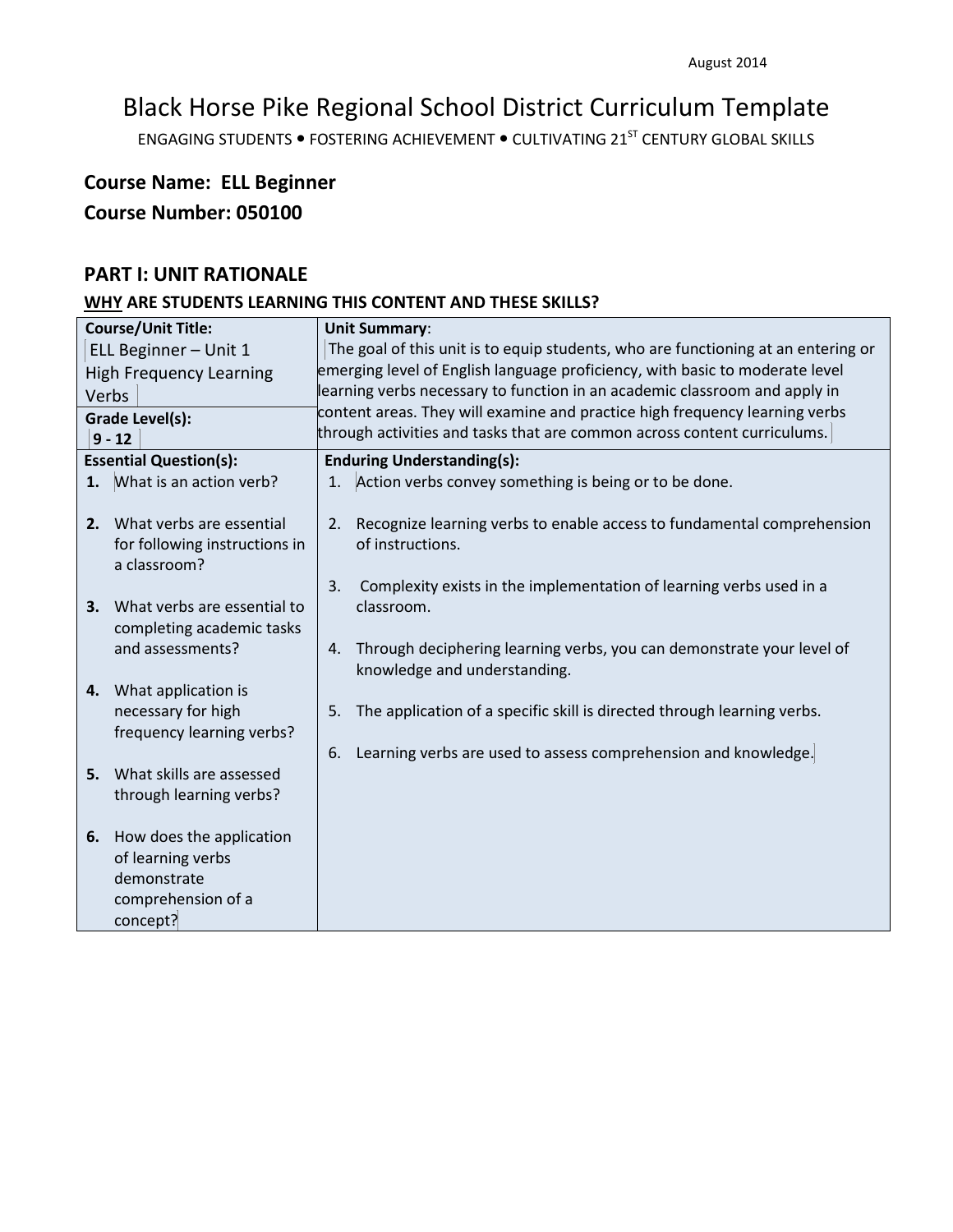## **PART II: INSTRUCTIONAL STRATEGIES AND RESOURCES**

## **DESCRIBE THE LEARNING TARGETS.**

## **After each target, identify the NJCCCS or Common Core Standards that are applicable**

| <b>Learning Target</b> |                                                                 |             | <b>WIDA or NJCCCS or</b>        |  |
|------------------------|-----------------------------------------------------------------|-------------|---------------------------------|--|
|                        | 1. Identify and define high frequency learning verbs.           | <b>CCSS</b> |                                 |  |
|                        | 2. Spell the learning verbs using the English alphabet.         |             | 1. WIDA Standard 1              |  |
| 3.                     | Differentiate between the learning verbs.                       |             | 2. WIDA Standard 1              |  |
|                        | 4. Recognize oral commands verbalized through learning verbs.   |             | 3. WIDA Standard 1              |  |
| 5.                     | Interpret the tasks and skills connected to the learning verbs. |             | 4. WIDA Standard 1              |  |
|                        | 6. Apply the learning verbs accurately.                         |             | 5. CCSS.ELA.SL.6.2;             |  |
|                        |                                                                 |             | <b>WIDA Standards 3 &amp; 5</b> |  |
|                        |                                                                 |             | 6. WIDA Standard 1              |  |

## **Inter-Disciplinary Connections:**

**Language Arts Literacy –** Define terms; identify main ideas and supporting details in short, linguistically simplistic, bodies of text

**Science –** Classify groups of living organisms

**Math –** Interpret graphs and charts

**Social Studies -** Examine the cause and effect of an illustrated scenario; compare and contrast two or more subjects, analysis maps**.** 

**Technology-** Use student responders to select a suitable learning verb to approach tasks projected on the Smart Board.

## **Students will engage with the following text:**

- *Daily Reading Activities Fall*
- *Skills Sharpener*

#### **Students will write:**

- **Modified Cornell Notes.**
- **Definitions and visual labels for high frequency learning verbs.**
- **Graphic organizers to solidify understanding of specific learning verbs.**
- **Basic short answer responses specific to tasks requiring the application of learning verbs.**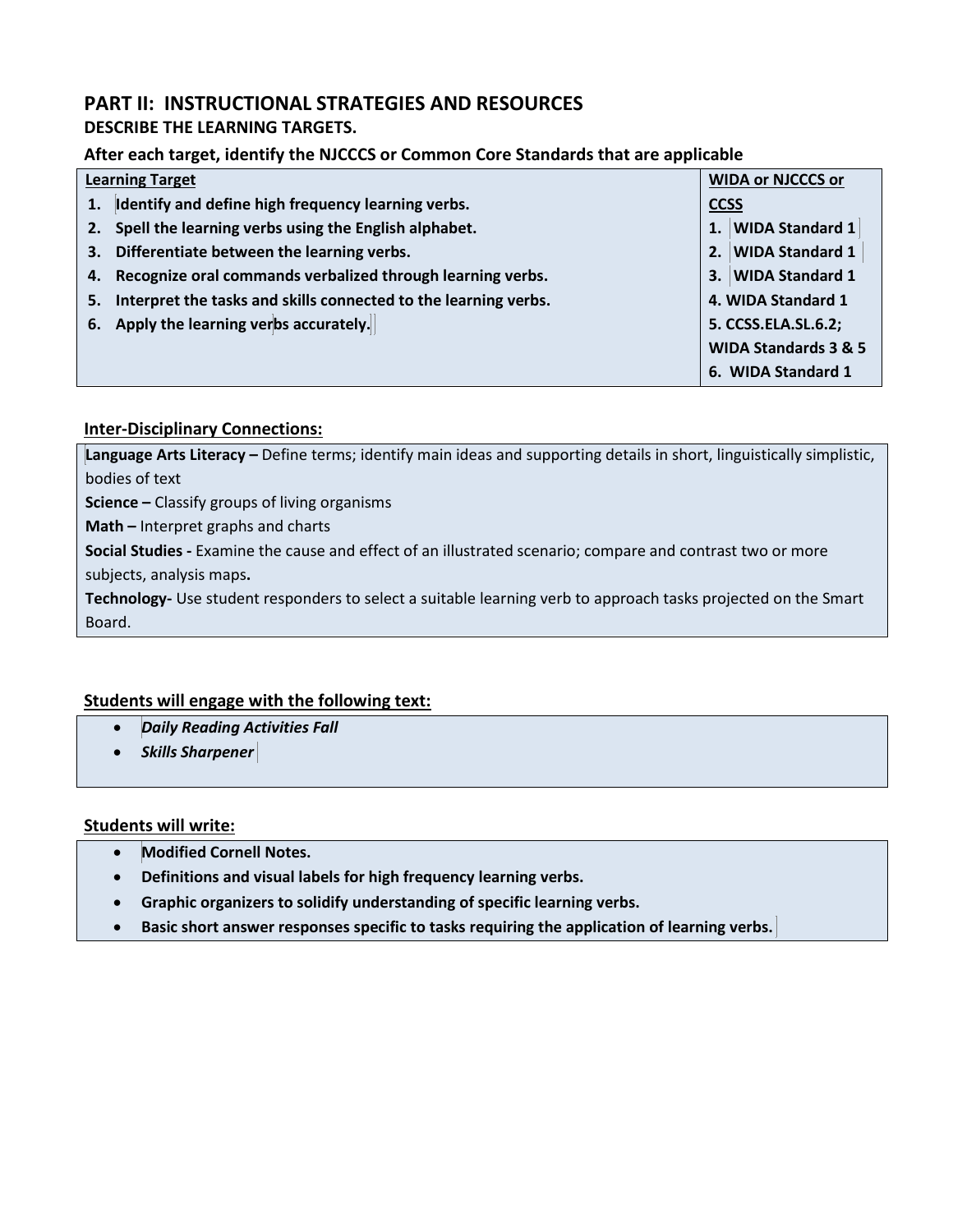## **PART III: TRANSFER OF KNOWLEDGE AND SKILLS**

## **DESCRIBE THE LEARNING EXPERIENCE.**

**How will students uncover content and build skills.** 

- **Direct instruction**
- **Modified Cornell Notes**
- **Repeat the pronunciation of key terms.**
- **Match the learning verb to the definition.**
- **Follow oral instructions to practice low level learning verbs.**
- **Complete exercises practicing the spelling and definitions of high frequency learning verbs.**
- **Evaluate the visual and determine the applicable learning verb.**
- **Interpret charts and graphs.**
- **Read the text and determine main idea and supporting details.**
- **Compare and contrast basic elements found in provided visuals.**
- **Infer the map type by examining its features.**
- **Illustrate the basic vocabulary provided.**
- **Identify the cause and effect of the given scenarios.**

## **PART IV: EVIDENCE OF LEARNING**

**IDENTIFY THE METHODS BY WHICH STUDENTS WILL DEMONSTRATE THEIR UNDERSTANDING OF CONTENT AND THEIR ABILITY TO APPLY SKILLS. IDENTIFY BLOOM'S LEVELS.** 

#### **Formative Assessments:**

- **Daily warm-up activities**
- **Homework assignments.**
- **Respond to oral directions and comprehension checks.**
- **Skills packet interpreting information found in charts, graphs, maps and visuals.**
- **Quiz demonstrating comprehension of skills connected to high frequency learning verbs.**
- **Student centered activities that engage them in practicing the skills associated with the learning verbs.**

Creating Evaluating Analyzing **Applying Understanding** Remembering

- **Provide word walls prominently displayed for reference and support.**
- **Use of simplified language supported with visuals.**
- **Instructor to model for students to emulate the skills inherent to learning verbs.**
- **Use of different colors, bold faced and italicized text to focus students' attention on key words.**
- **Provide a review quizzes.**
- **Reuse examples and tasks previously presented in lessons and activities.**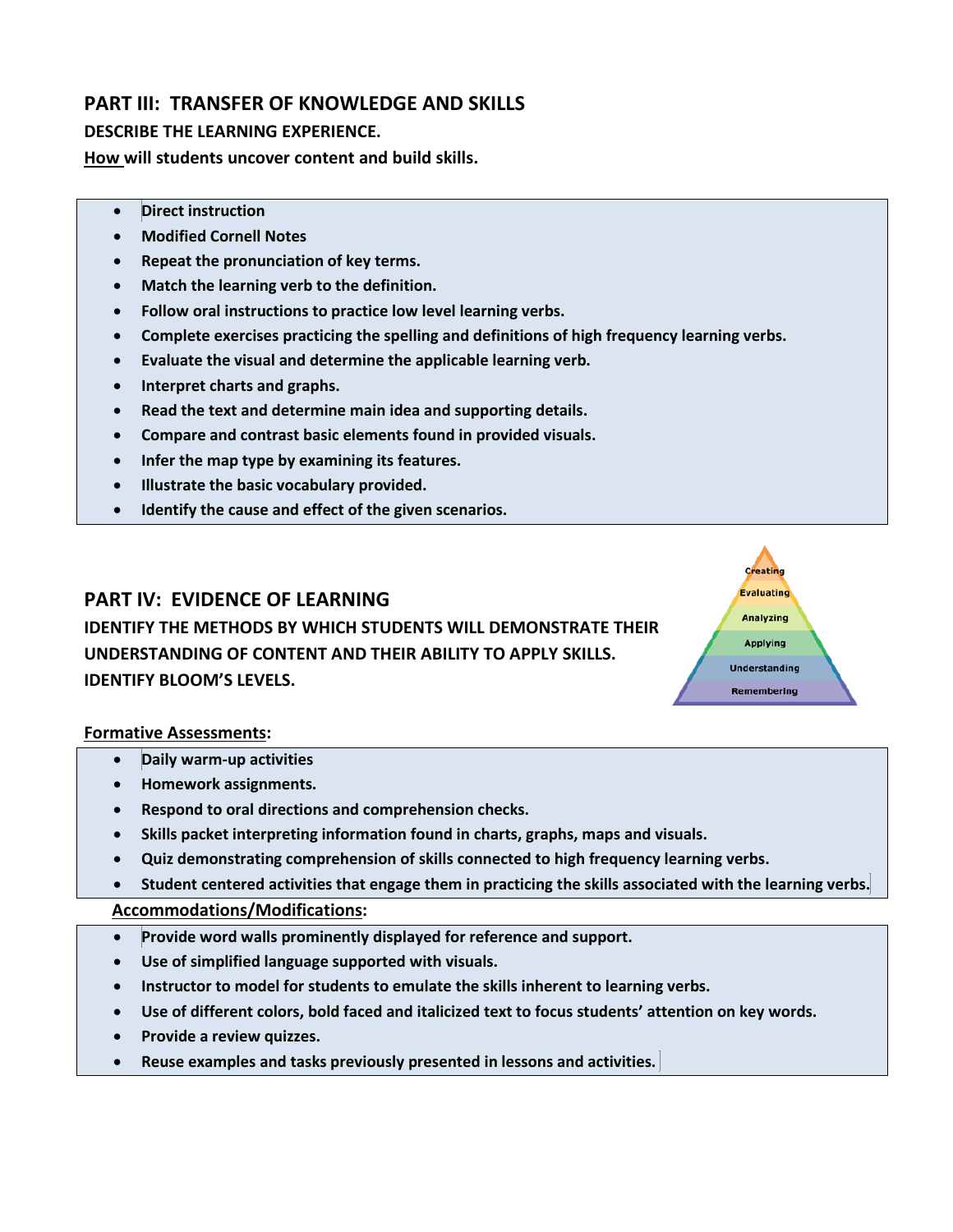#### **Summative Assessments:**

- **Unit test**
- **End of marking period benchmark assessment**

## **Accommodations/Modifications:**

- **Include familiar visuals.**
- **Use simplified language for directions and tasks.**
- **Limit answer choices and/or supply word bank.**
- **Reuse examples and tasks previously presented in lessons and activities.**
- **Chunk assessments into portions.**
- **Provide study guide prior to assessment.**
- **Allow for extended time.**
- **Highlight, underline, or bold key terms.**

#### **Performance Assessments:**

• **Create and complete an activity that requires the application of (2) assigned learning verbs.**

- **Arrange cooperative learning groups to ensure effective work and socialization skills.**
- **Select learning verbs for each group that are suitable for group's proficiency level.**
- **Provide simplified step-by-step instructions.**
- **Provide a simplified rubric.**
- **Solicit group proposal for project approach.**
- **Provide a model of finished product.**
- **Allow for extended time.**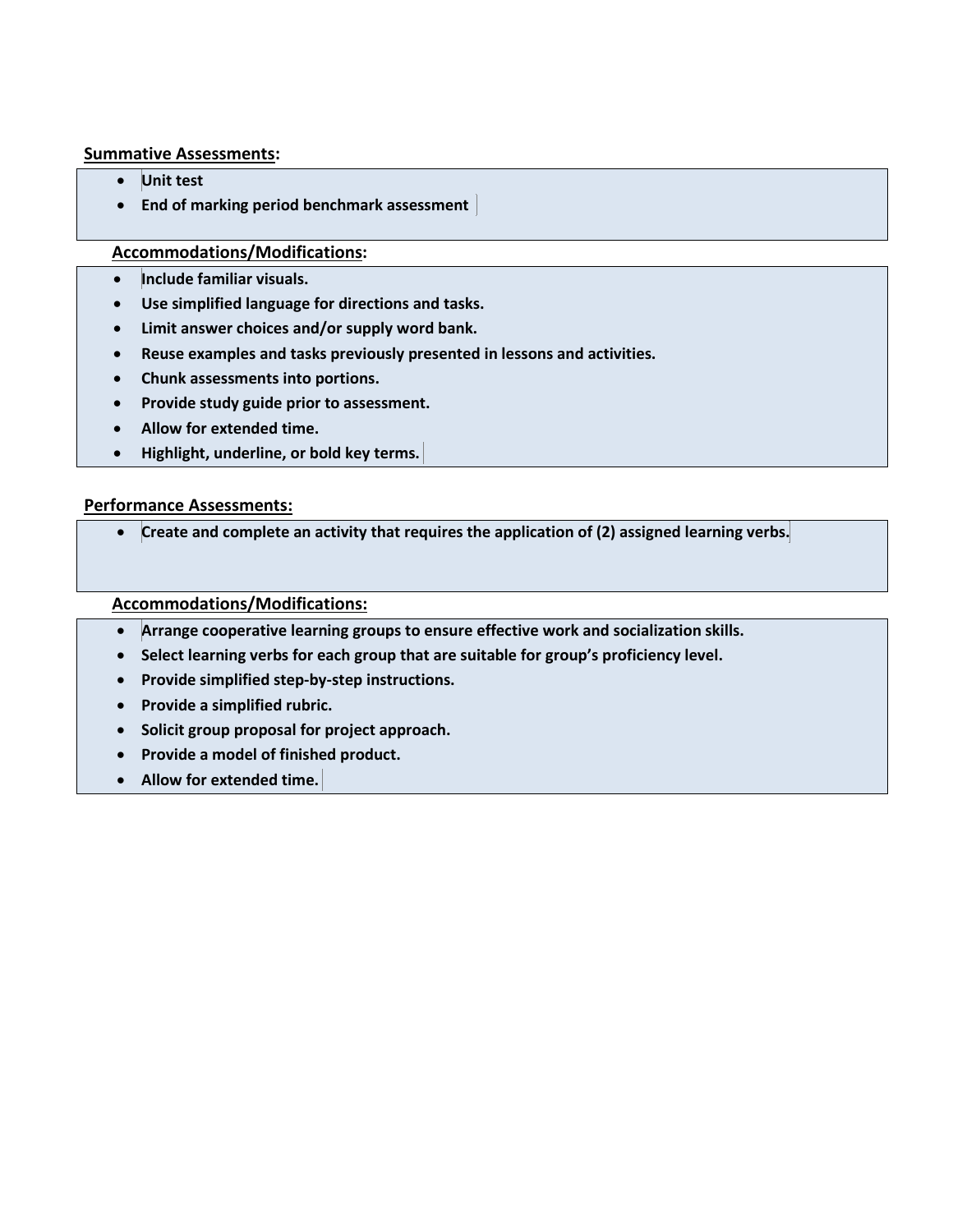ENGAGING STUDENTS . FOSTERING ACHIEVEMENT . CULTIVATING 21<sup>ST</sup> CENTURY GLOBAL SKILLS

# **Course Name: ELL Beginner Course Number: 050100**

## **PART I: UNIT RATIONALE**

| The goal of this unit is to develop the social language students need to describe<br>peoples' physical characteristics and personality traits. To increase the level of<br>proficiency necessary to describe self and others, students will conjugate the<br>verb be to discuss states of being, and the verb have to indicate possession of<br>interrogative statements using the helping verb do. They will also link nouns |
|-------------------------------------------------------------------------------------------------------------------------------------------------------------------------------------------------------------------------------------------------------------------------------------------------------------------------------------------------------------------------------------------------------------------------------|
|                                                                                                                                                                                                                                                                                                                                                                                                                               |
|                                                                                                                                                                                                                                                                                                                                                                                                                               |
|                                                                                                                                                                                                                                                                                                                                                                                                                               |
|                                                                                                                                                                                                                                                                                                                                                                                                                               |
|                                                                                                                                                                                                                                                                                                                                                                                                                               |
|                                                                                                                                                                                                                                                                                                                                                                                                                               |
|                                                                                                                                                                                                                                                                                                                                                                                                                               |
|                                                                                                                                                                                                                                                                                                                                                                                                                               |
|                                                                                                                                                                                                                                                                                                                                                                                                                               |
|                                                                                                                                                                                                                                                                                                                                                                                                                               |
|                                                                                                                                                                                                                                                                                                                                                                                                                               |
|                                                                                                                                                                                                                                                                                                                                                                                                                               |
|                                                                                                                                                                                                                                                                                                                                                                                                                               |
| 2. The verb be (am, is, are) is conjugated according to person in the present                                                                                                                                                                                                                                                                                                                                                 |
|                                                                                                                                                                                                                                                                                                                                                                                                                               |
|                                                                                                                                                                                                                                                                                                                                                                                                                               |
|                                                                                                                                                                                                                                                                                                                                                                                                                               |
|                                                                                                                                                                                                                                                                                                                                                                                                                               |
|                                                                                                                                                                                                                                                                                                                                                                                                                               |
|                                                                                                                                                                                                                                                                                                                                                                                                                               |
|                                                                                                                                                                                                                                                                                                                                                                                                                               |
|                                                                                                                                                                                                                                                                                                                                                                                                                               |
| Words and names that signify people are nouns and are either common or                                                                                                                                                                                                                                                                                                                                                        |
|                                                                                                                                                                                                                                                                                                                                                                                                                               |
|                                                                                                                                                                                                                                                                                                                                                                                                                               |
| There common nouns (man, woman, boy, girl, etc.) that specify gender and                                                                                                                                                                                                                                                                                                                                                      |
|                                                                                                                                                                                                                                                                                                                                                                                                                               |
|                                                                                                                                                                                                                                                                                                                                                                                                                               |
| Physical traits are usually described in terms of height, weight, complexion,                                                                                                                                                                                                                                                                                                                                                 |
|                                                                                                                                                                                                                                                                                                                                                                                                                               |
|                                                                                                                                                                                                                                                                                                                                                                                                                               |
| There are specific adjectives used to describe height, weight, complexion,                                                                                                                                                                                                                                                                                                                                                    |
|                                                                                                                                                                                                                                                                                                                                                                                                                               |
|                                                                                                                                                                                                                                                                                                                                                                                                                               |
|                                                                                                                                                                                                                                                                                                                                                                                                                               |
|                                                                                                                                                                                                                                                                                                                                                                                                                               |
|                                                                                                                                                                                                                                                                                                                                                                                                                               |
| common nouns used to identify males vs. females and adjectives used to<br>Subject pronouns (I, you, he, she, it, they, we) are used to replace the                                                                                                                                                                                                                                                                            |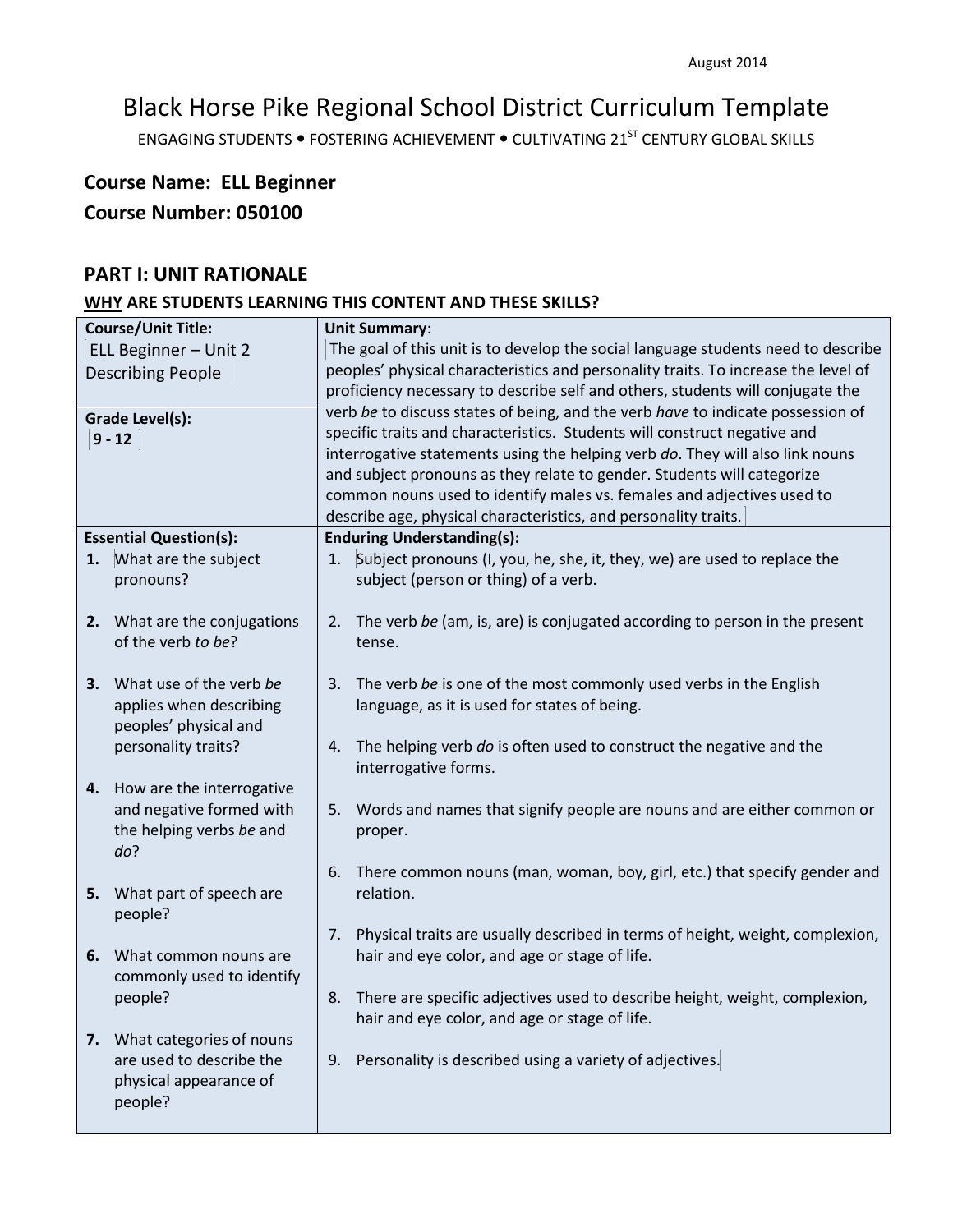| 8. | What adjectives are<br>commonly used to describe<br>a person's physical<br>appearance? |
|----|----------------------------------------------------------------------------------------|
| 9. | What adjectives are used to<br>describe different<br>personality types?                |

## **PART II: INSTRUCTIONAL STRATEGIES AND RESOURCES**

**DESCRIBE THE LEARNING TARGETS.** 

## **After each target, identify the NJCCCS or Common Core Standards that are applicable**

| <b>Learning Target</b>                                                         | <b>WIDA or NJCCCS or</b> |
|--------------------------------------------------------------------------------|--------------------------|
| 1. List the subject pronouns according to person and gender.                   | <b>CCSS</b>              |
| 2. Conjugate the verbs be, do and have.                                        | 1. WIDA Standard 1       |
| 3. Construct the negative and interrogative forms.                             | 2. WIDA Standard 1       |
| 4. Differentiate between physical and personality traits.                      | 3. WIDA Standard 1       |
| 5. Identify categories of nouns used to describe physical appearance.          | 4. WIDA Standard 1       |
| 6. Describe physical characteristics using adjectives.                         | 5. WIDA Standard 1       |
| 7. Determine the stages of life by the range of ages.                          | 6. WIDA Standard 1       |
| 8. Identify the common nouns used to indicate males versus females.            | 7. WIDA Standard 1       |
| 9. Describe personality traits using adjectives.                               | 8. WIDA Standard 1       |
| 10. Articulate a description of a classmate.                                   | 9. WIDA Standard 1       |
| 11. Pose and respond to specific questions about personality using the correct | 10. CCSS.ELA.SL.5.6      |
| language and form.                                                             | 11. CCSS.ELA.SL.5.1.C    |
| 12. Survey the personality traits of (5) classmates and chart the results.     | 12. WIDA Standard 3      |
| 13. Write a self description.                                                  | 13. CCSS.ELA.W.8.2.D     |
| 14. Write a comparison text about yourself and a family member.                | 14. CCSS.ELA.W.6.2A      |

## **Inter-Disciplinary Connections:**

**Language Arts -** Write descriptive text describing your physical appearance and personality. Write an expository text comparing yourself to a family member.

**Math –** Create a bar graph charting the results of a class survey.

**Technology –** Manipulate Smart Board to match vocabulary to visuals.

## **Students will engage with the following text:**

- *Skills Sharpener*
- *Oxford Picture Dictionary Exercise Book*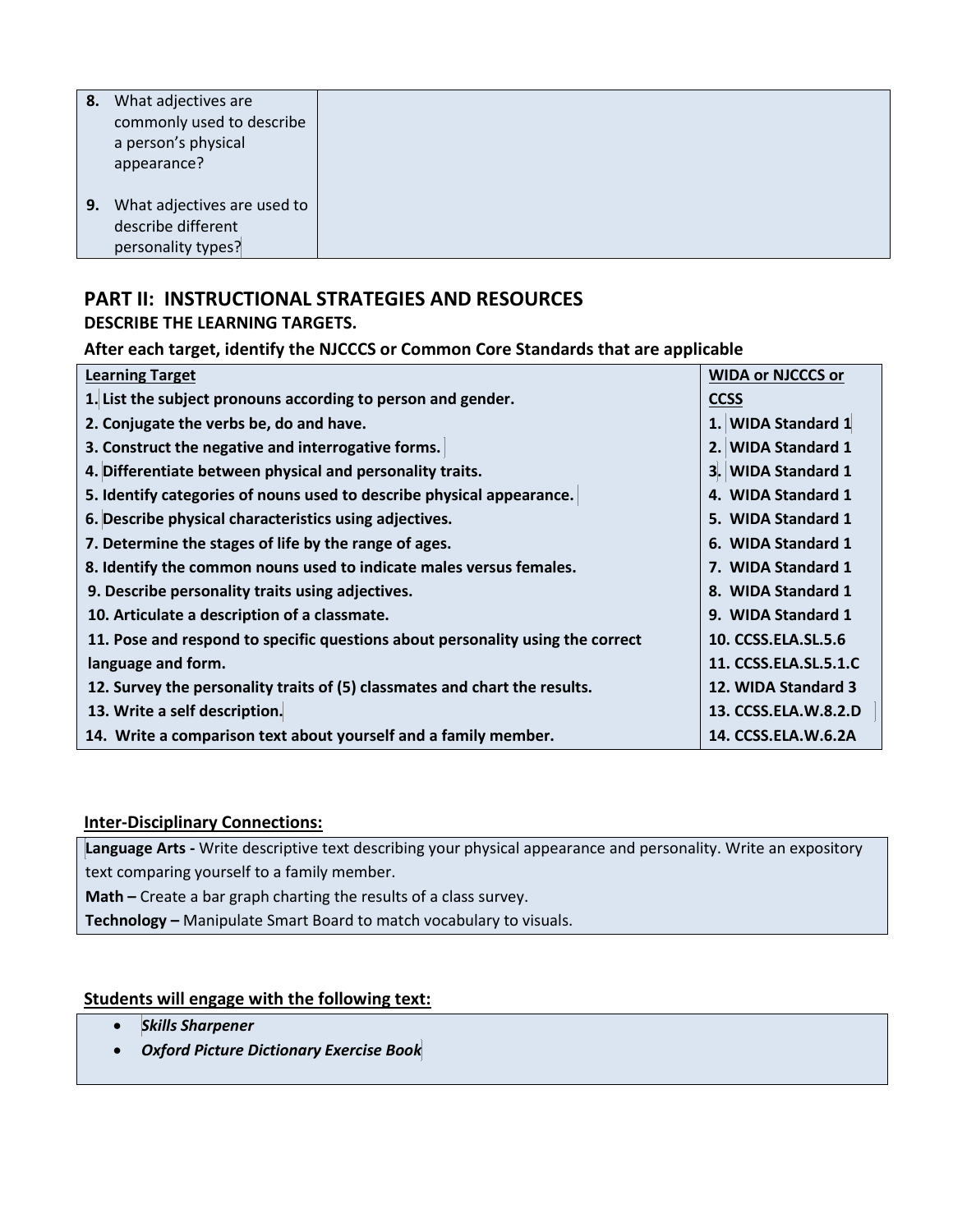#### **Students will write:**

- **Questions and responses for a personality survey of (5) classmates.**
- **A descriptive text describing his/her appearance and personality.**
- **A comparison writing sample describing the physical characteristics and personality traits of themselves and a family member.**

## **PART III: TRANSFER OF KNOWLEDGE AND SKILLS**

### **DESCRIBE THE LEARNING EXPERIENCE.**

**How will students uncover content and build skills.** 

- **Direct instruction.**
- **Modified Cornell notes.**
- **Repeat the pronunciation of key terms.**
- **Label subject pronoun visual.**
- **Verb chart conjugating** *be***,** *have***, and** *do*
- **Label visuals exemplifying physical characteristics: age, height, body type, hair type, hair and eye color, and complexion.**
- **Complete graphic organizer to categorize the adjectives used to describe physical characteristics under the proper heading.**
- **Examine visuals and describe the person's physical appearance using the learned vocabulary.**
- **Label visuals used to exemplify personality traits.**
- **List common nouns used to describe males and females.**
- **Correct subject verb agreement for the verbs** *be* **and** *have***.**
- **Read a short body of text and highlight all the adjectives used to describe the character in the text. Answer WH questions following the reading to check for comprehension.**
- **Practice formulating questions and the negatives using the helping verb** *do* **and the verb** *be***.**
- **Listen to the instructor describe a person's picture displayed on the board; write the characteristics and traits they hear; and then determine which illustration was verbalized.**
- **Assign personality traits via visual clues in facial expressions and body language.**
- **Guess Who? Write sentences describing a classmate physical characteristics and personality. Orally read to classmates who will guess the person being described.**
- **Write a descriptive essay about your appearance and personality.**
- **Write a comparative essay comparing and contrasting yourself to a family member.**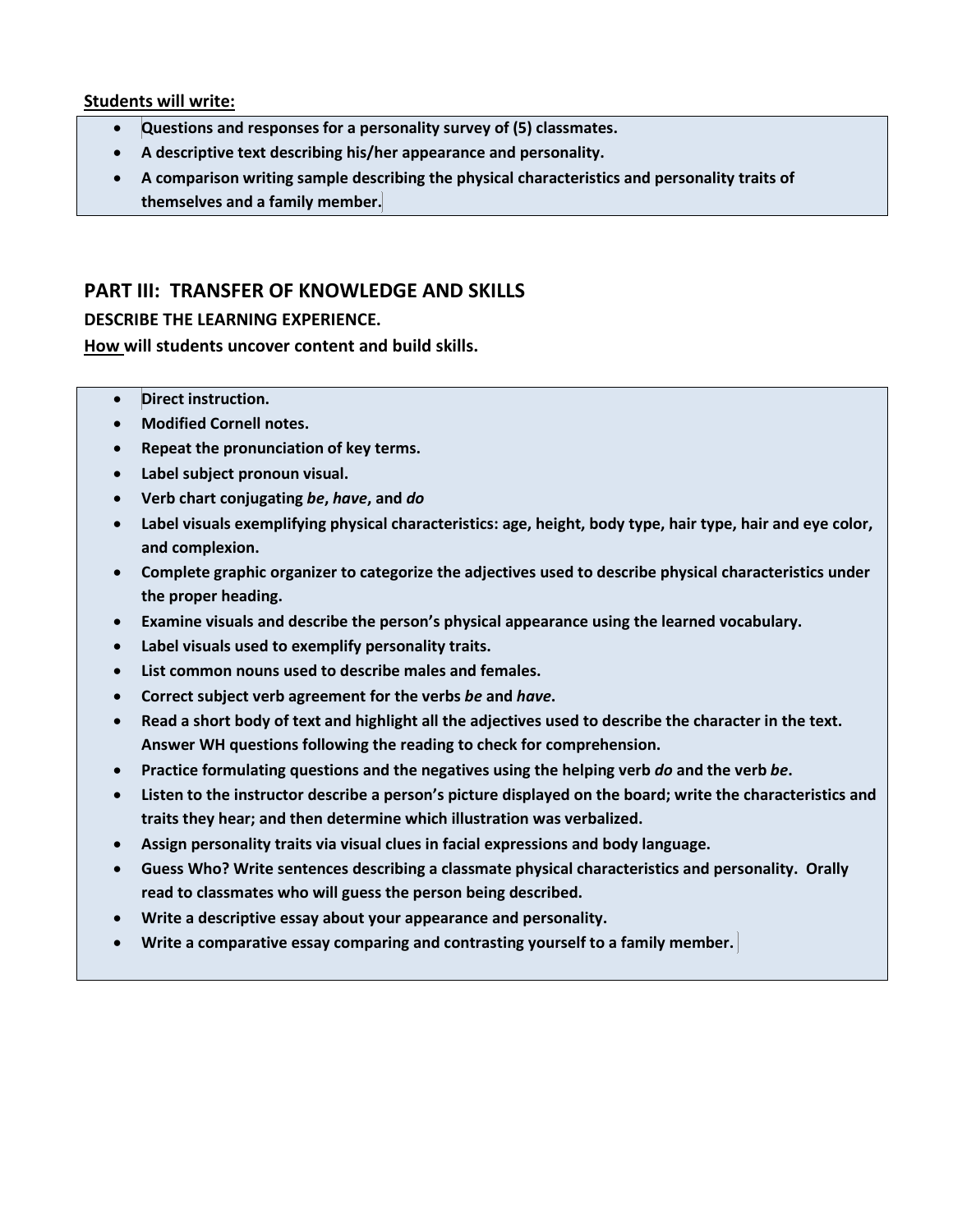## **PART IV: EVIDENCE OF LEARNING**

## **IDENTIFY THE METHODS BY WHICH STUDENTS WILL DEMONSTRATE THEIR UNDERSTANDING OF CONTENT AND THEIR ABILITY TO APPLY SKILLS. IDENTIFY BLOOM'S LEVELS.**

Creating Evaluating Analyzing Applying **Understanding Remembering** 

#### **Formative Assessments:**

- **Daily warm-up activities.**
- **Homework assignments.**
- **Respond to oral comprehension checks.**
- **Write statements practicing the language of physical descriptions, age, and gender.**
- **Indicate the common gender related nouns that are suitable for you and the family members in your household.**
- **Study photos of random people, listen to the physical description and determine which picture is being described.**
- **Orally describe a classmate's personality.**
- **Correct the affirmative statement, the negative statement, or question using the proper conjugation of the verbs** *be* **and** *have,* **and the helping verb** *do***.**
- **Quiz on physical characteristics.**
- **Quiz on personality traits.**
- **Write a self description.**

## **Accommodations/Modifications:**

- **Provide word walls with visuals prominently displayed for reference and support.**
- **Use of simplified language supported with visuals.**
- **Model writing samples for reference.**
- **Use of different colors, bold faced and italicized text to focus students' attention on key words.**
- **Provide a review sheet for quizzes.**

## **Summative Assessments:**

- **Unit test**
- **Comparison writing assignment**
- **End of marking period benchmark**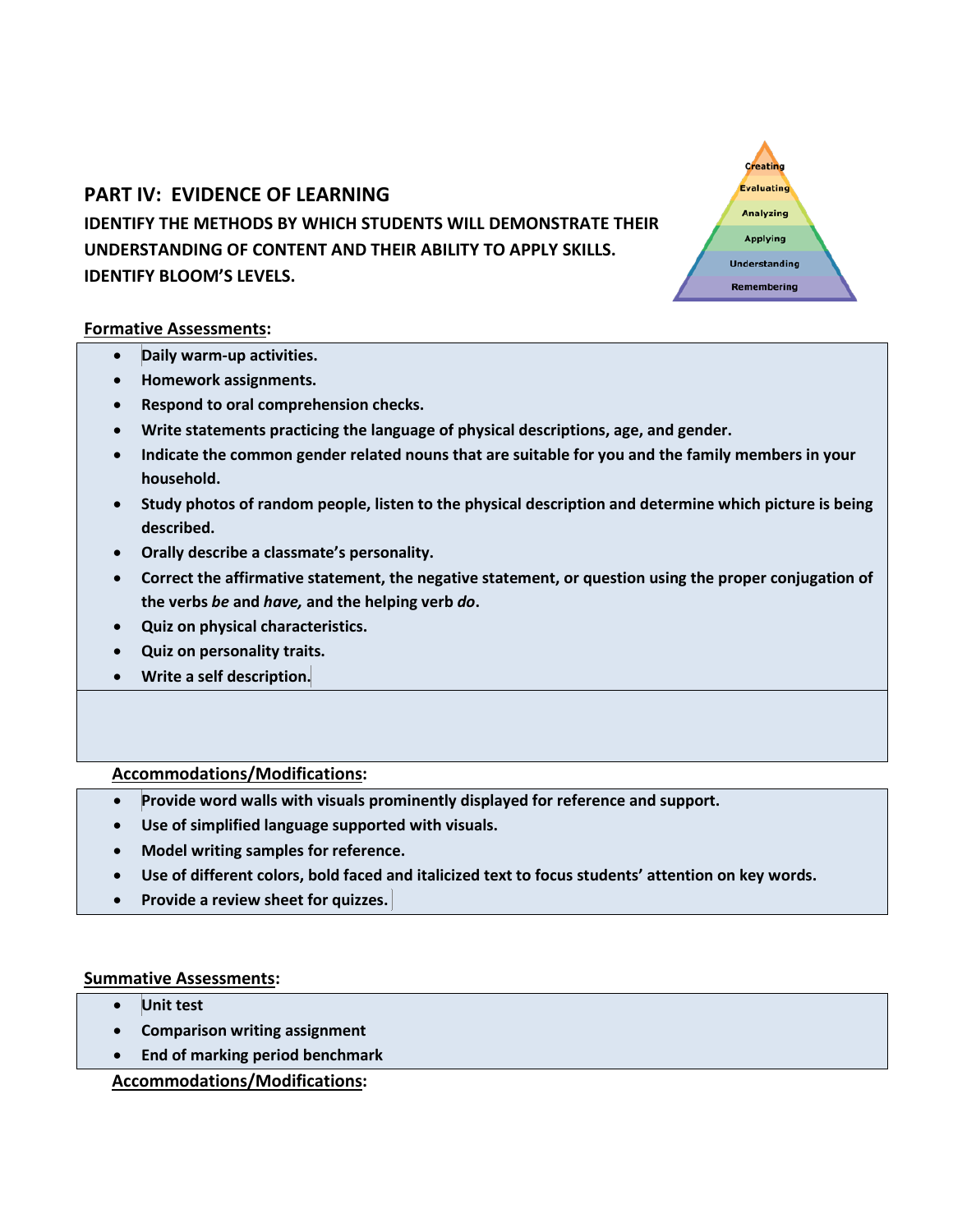- **Incorporate familiar visuals.**
- **Provide a study guide.**
- **Use simplified language.**
- **Limit answer choices.**
- **Chunk assessments into portions.**
- **Reuse examples previously presented in lessons and exercises.**
- **Allow for extended time.**
- **Highlight, underline, or bold key terms.**

## **Performance Assessments:**

- **Guess Who? Guess which classmate's personality has been describe in an oral depiction.**
- **Personality Survey: Survey five classmates regarding his or her personality traits. Practice forming questions using the verb** *to be* **and yes/no responses. Translate findings into a bar graph.**

- **Provide written model for Guess Who? Performance assessment.**
- **Template for survey questions.**
- **Model requirements for creating a bar graph.**
- **Provide the option of working with a partner.**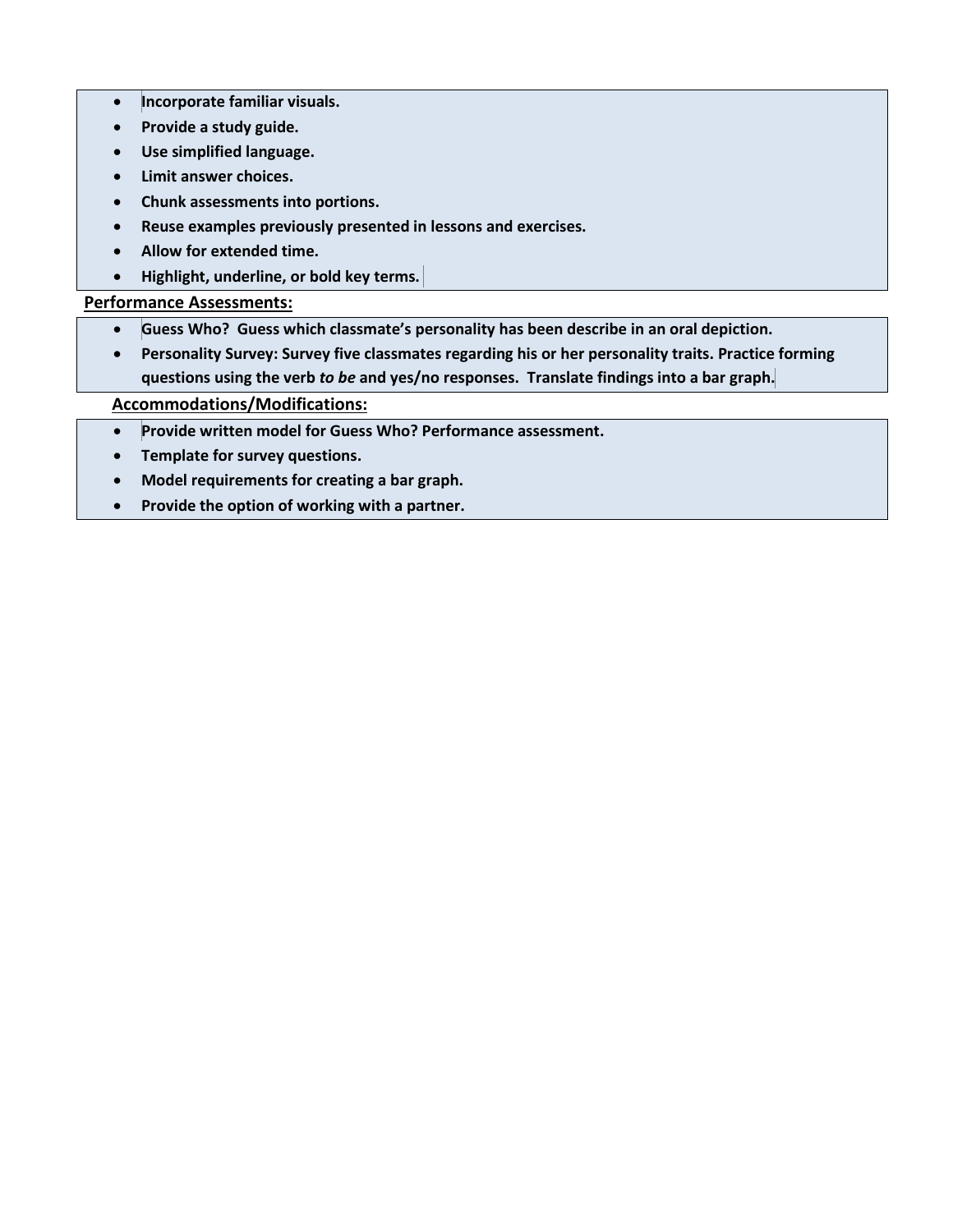ENGAGING STUDENTS . FOSTERING ACHIEVEMENT . CULTIVATING 21<sup>ST</sup> CENTURY GLOBAL SKILLS

# **Course Name: ELL Beginner Course Number: 050100**

## **PART I: UNIT RATIONALE**

|                       | <b>Course/Unit Title:</b>       |                                                                              | <b>Unit Summary:</b>                                                            |  |
|-----------------------|---------------------------------|------------------------------------------------------------------------------|---------------------------------------------------------------------------------|--|
| ELL Beginner - Unit 3 |                                 | The goal of this unit is to develop the language of science students need to |                                                                                 |  |
|                       |                                 |                                                                              | understand and describe the water cycle; the difference between weather and     |  |
| Water and Weather     |                                 |                                                                              | climate; and weather phenomena and conditions. Students will acquire the        |  |
|                       |                                 |                                                                              |                                                                                 |  |
|                       | Grade Level(s):                 |                                                                              | vocabulary to articulate current weather conditions, precipitation, and the     |  |
|                       | $9 - 12$                        |                                                                              | typical climates of specific regions. Students will also be able to discuss the |  |
|                       |                                 |                                                                              | practices of water conservation.                                                |  |
|                       | <b>Essential Question(s):</b>   |                                                                              | <b>Enduring Understanding(s):</b>                                               |  |
| 1.                    | What tense is used to           | 1.                                                                           | The present simple is used to discuss the water cycle, climate and              |  |
|                       | discuss the water cycle and     |                                                                              | weather phenomena.                                                              |  |
|                       | climate?                        |                                                                              |                                                                                 |  |
|                       |                                 |                                                                              | 2. The present simple and the present continuous are used to talk about         |  |
|                       | 2. What tenses are used to      |                                                                              | current weather conditions.                                                     |  |
|                       | discuss current weather         |                                                                              |                                                                                 |  |
|                       | conditions?                     |                                                                              | 3. Add -s or -es to the verb for the third person singular.                     |  |
|                       |                                 |                                                                              |                                                                                 |  |
|                       | 3. What is the rule for $3rd$   |                                                                              | 4. Suffixes indicate the part of speech of a word.                              |  |
|                       | person singular?                |                                                                              |                                                                                 |  |
|                       |                                 |                                                                              | 5. There are sources of fresh water and salt water on the planet.               |  |
|                       | 4. What part of speech does     |                                                                              |                                                                                 |  |
|                       | the suffix-tion indicate?       |                                                                              | 6. The water cycle is the continuous movement of water on, above and            |  |
|                       |                                 |                                                                              | below the surface of the Earth.                                                 |  |
|                       | 5. What are the sources of      |                                                                              |                                                                                 |  |
|                       | water found on Earth?           |                                                                              |                                                                                 |  |
|                       |                                 | 7.                                                                           | The different types of precipitation are rain, snow, sleet, and hail.           |  |
|                       |                                 |                                                                              |                                                                                 |  |
| 6.                    | How does water move a           |                                                                              | 8. Weather reflects short-term conditions of the atmosphere while               |  |
|                       | continuous cycle?               |                                                                              | climate is the average daily weather for an extended period of time at a        |  |
|                       |                                 |                                                                              | certain location.                                                               |  |
|                       | 7. What are different types of  |                                                                              |                                                                                 |  |
|                       | precipitation?                  | 9.                                                                           | Climate is described in terms of temperature and precipitation over a           |  |
|                       |                                 |                                                                              | period of time.                                                                 |  |
| 8.                    | How are weather and             |                                                                              |                                                                                 |  |
|                       | climate different?              |                                                                              | 10. Severe weather such as hurricanes, tornadoes, hail, and thunderstorms       |  |
|                       |                                 |                                                                              | are considered weather phenomena.                                               |  |
|                       | 9. Which two factors            |                                                                              |                                                                                 |  |
|                       | determine climate?              |                                                                              | 11. The Earth has a finite amount of water and only 3% is fresh water.          |  |
|                       |                                 |                                                                              | Simple practices in the home can help reduce water usage.                       |  |
|                       | 10. What are different types of |                                                                              |                                                                                 |  |
|                       | weather phenomena?              |                                                                              |                                                                                 |  |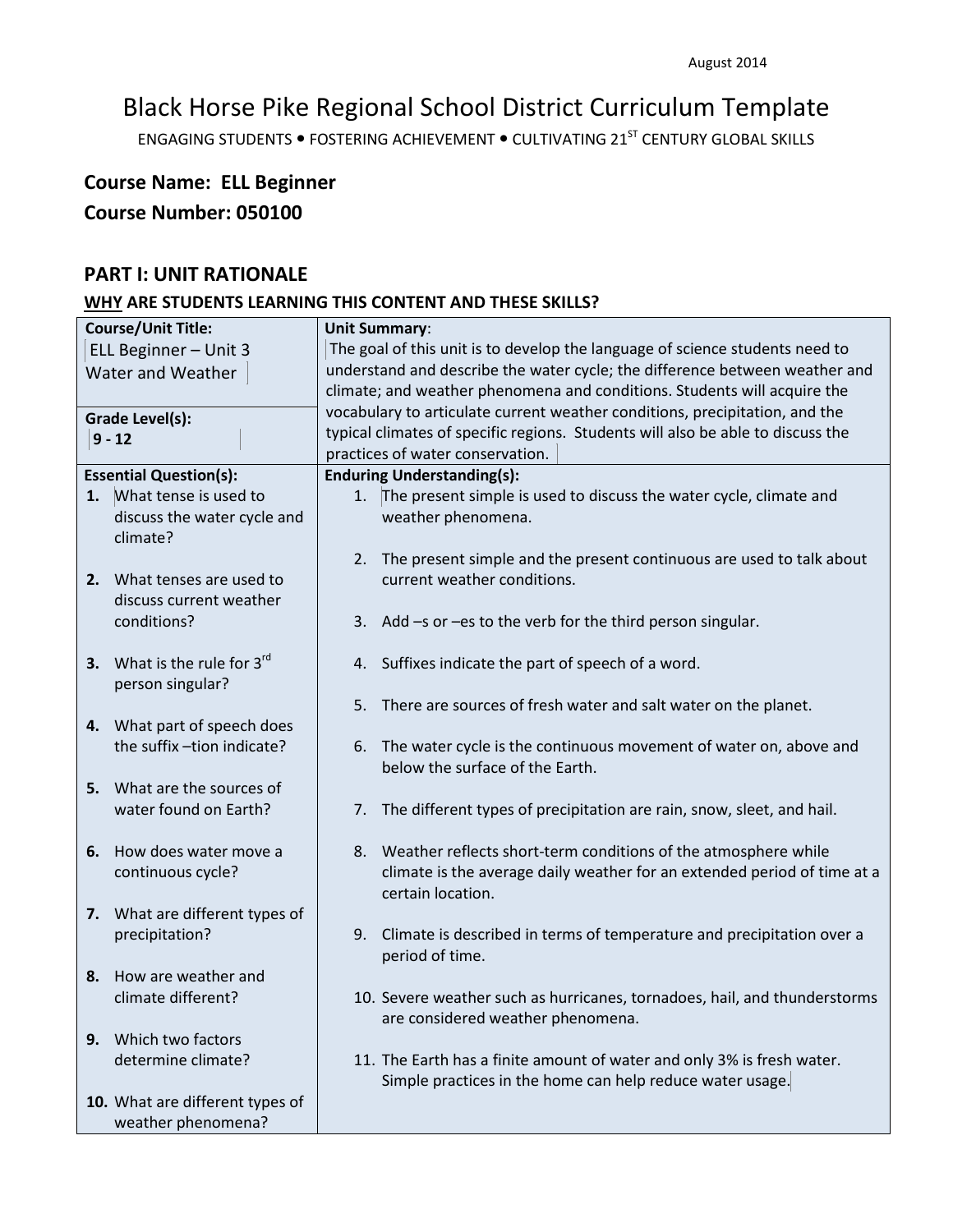| 11. Why is water conservation<br>important and what are<br>practices to conserve it? |  |
|--------------------------------------------------------------------------------------|--|
|                                                                                      |  |

## **PART II: INSTRUCTIONAL STRATEGIES AND RESOURCES**

## **DESCRIBE THE LEARNING TARGETS.**

## **After each target, identify the NJCCCS or Common Core Standards that are applicable**

| <b>Learning Target</b>                                                      | <b>WIDA or NJCCCS or</b> |
|-----------------------------------------------------------------------------|--------------------------|
| Implement the present simple to discuss the water cycle, weather, and<br>1. | <b>CCSS</b>              |
| climate.                                                                    | 1. WIDA Standard 4       |
| Form the present continuous to discuss current weather conditions.<br>2.    | 2. WIDA Standard 4       |
| Explain the rule for 3rd person singular.<br>3.                             | 3. WIDA Standard 1       |
| Identify sources of fresh water and salt water on Earth.<br>4.              | 4. WIDA Standard 4       |
| Define and explain the continuous movement of the water cycle.<br>5.        | 5. Science - 5.4.8.F.3   |
| Distinguish between the different forms of precipitation.<br>6.             | 6. WIDA Standard 4       |
| Describe various weather conditions.<br>7.                                  | 7. Science $-5.4.4.$ F.1 |
| Define climate.<br>8.                                                       | 8. Science $-5.4.6.$ F.2 |
| Differentiate between weather and climate.<br>9.                            | 9. Science- 5.4.8.F.3    |
| 10. Identify different weather phenomena.                                   | 10. WIDA Standard 4      |
| 11. Compare and contrast the different climate regions around the globe.    | 11. Science - 5.4.12.F.2 |
| 12. Summarize the water cycle.                                              | 12. CCSS.ELA.W.8.2.D     |
| 13. Explain water conservation and practices.                               | 13. WIDA Standard 4      |

## **Inter-Disciplinary Connections:**

**Language Arts –** Summarize the process of the water cycle.

**Math -** Average the temperature and precipitation of a given region**.**

**Social Studies -** Describe climate and current weather conditions in various geographic regions*.* 

**Technology –** Use the internet to research the current weather conditions and typical climates in regions.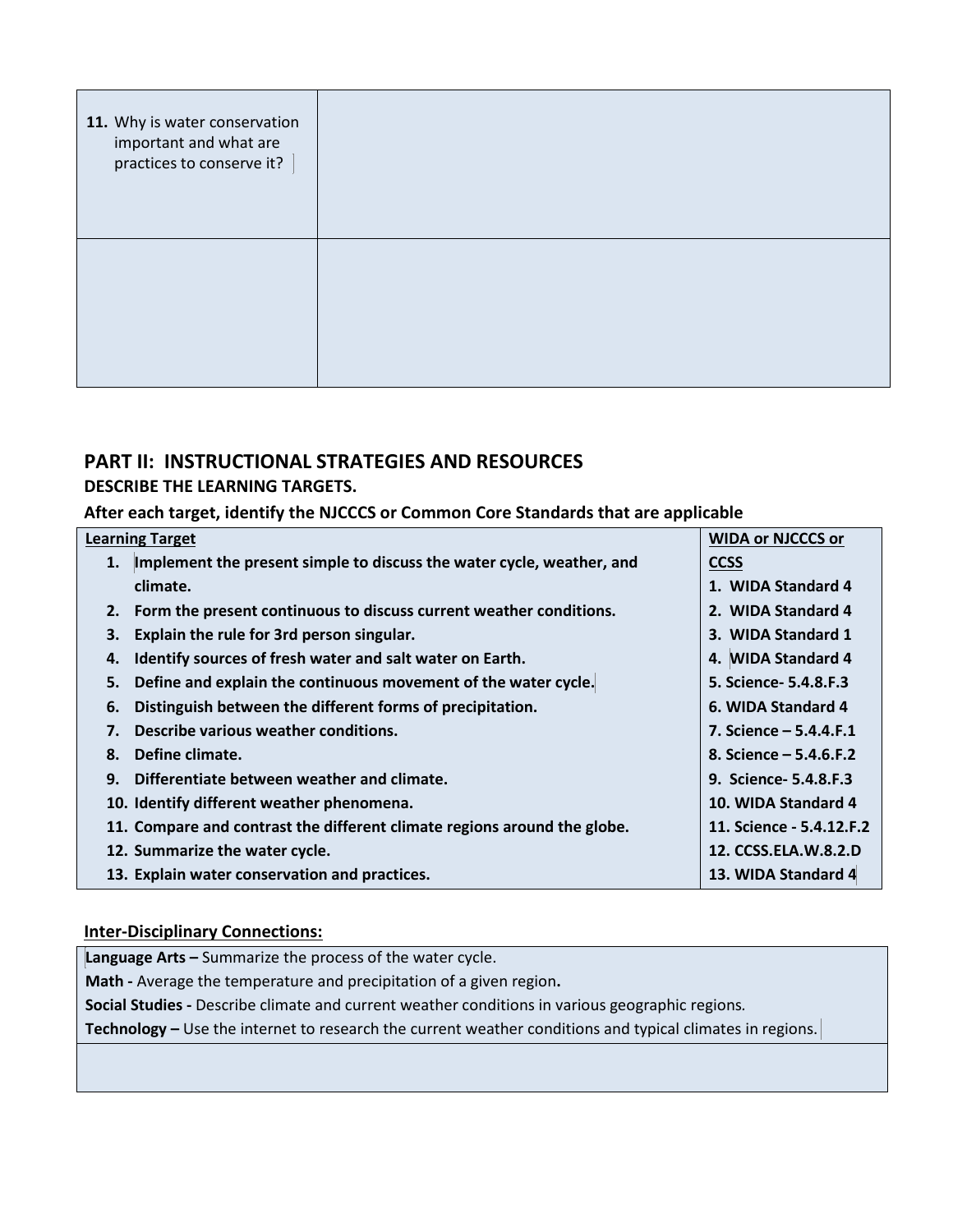#### **Students will engage with the following text:**

- *Earth: The Water Planet;* **Benchmark Education**
- *Discover Water;* **Benchmark Education**
- *Earth Science Adapted Reading and Study Workbook;* **Prentice Hall**
- *Wonders of Science* **-** *The Earth and Beyond*
- **Prime Science** *Climate*
- **Prime Science** *Weather*
- **Prime Science** *Severe Weather*

#### **Students will write:**

- **A summary about the water cycle**
- **Comparative statements concerning current weather conditions locally and in home countries.**
- **Descriptions of the different climates in the world.**
- **Brainstorm ideas on how to conserve water.**

## **PART III: TRANSFER OF KNOWLEDGE AND SKILLS**

#### **DESCRIBE THE LEARNING EXPERIENCE.**

**How will students uncover content and build skills.** 

- **Record modified Cornell Notes.**
- **Recognize the different types of weather conditions and precipitation illustrated.**
- **Define key terms.**
- **Categorize the nouns and verbs of the water cycle.**
- **Define and draw the terms used to explain the water cycle.**
- **Draw the full continuous movement of the water cycle.**
- **Read short passages summarizing the water cycle.**
- **Examine the sentence structure and language concepts to discuss water, weather, and climate.**
- **Identify base words, suffixes, and their meaning using a graphic organizer.**
- **Label visuals used to exemplify weather conditions.**
- **Listen and draw the terms for weather condition or phenomena verbalized by classmates.**
- **Examine how weather patterns relate to a region's climate.**
- **Interpret a line graph plotting climatic conditions.**
- **Word maps of vocabulary terms needed to describe weather conditions.**
- **Concept connections that link water, weather, and climate.**
- **United Streaming Video on the water cycle, weather and climate and video focus questions.**
- **How do we use water and what are practices for conservation?**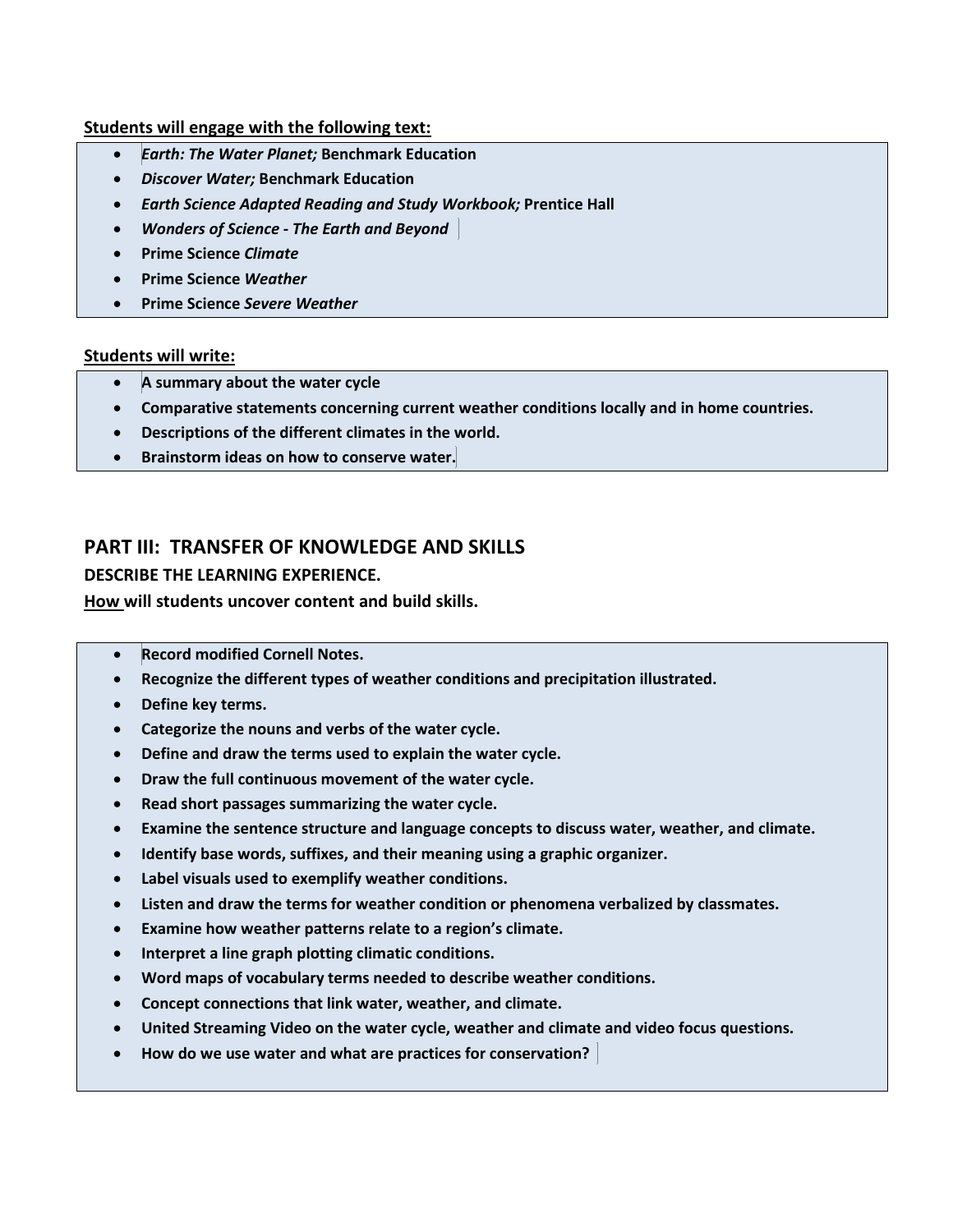# **PART IV: EVIDENCE OF LEARNING IDENTIFY THE METHODS BY WHICH STUDENTS WILL DEMONSTRATE THEIR UNDERSTANDING OF CONTENT AND THEIR ABILITY TO APPLY SKILLS. IDENTIFY BLOOM'S LEVELS.**

#### **Formative Assessments:**

- **Daily Warm Up activities for comprehension checks**
- **Analogy concept check**
- **Complete diagram of the water cycle; write a brief description for each part of the cycle**

Creating Evaluating Analyzing **Applying Understanding** Remembering

- **Summarize the water cycle**
- **Recreate own depiction of the water cycle**
- **Identify weather conditions and phenomena**
- **Compare and contrast current weather conditions in New Jersey to country of origin**
- **Evaluate the climates of regions around the world**
- **Quiz on the water cycle**
- **Quiz on weather and climate**
- **Web quest researching climates typical around regions of the world**

#### **Accommodations/Modifications:**

- **Water cycle poster and visuals and terms prominently displayed for reference and support.**
- **Use of simplified language supported with visuals.**
- **Allow students the option to work in pairs.**
- **Use of different colors, bold faced, and italicized print to focus students' attention on key words.**
- **Model summary assignment.**

#### **Summative Assessments:**

- **Unit test**
- **End of marking period benchmark**

- **Include familiar visuals.**
- **Use simplified language.**
- **Limit answer choices.**
- **Reuse examples previously presented in lessons and exercises.**
- **Reuse graphic organizers and diagrams previously learned.**
- **Allow for extended time.**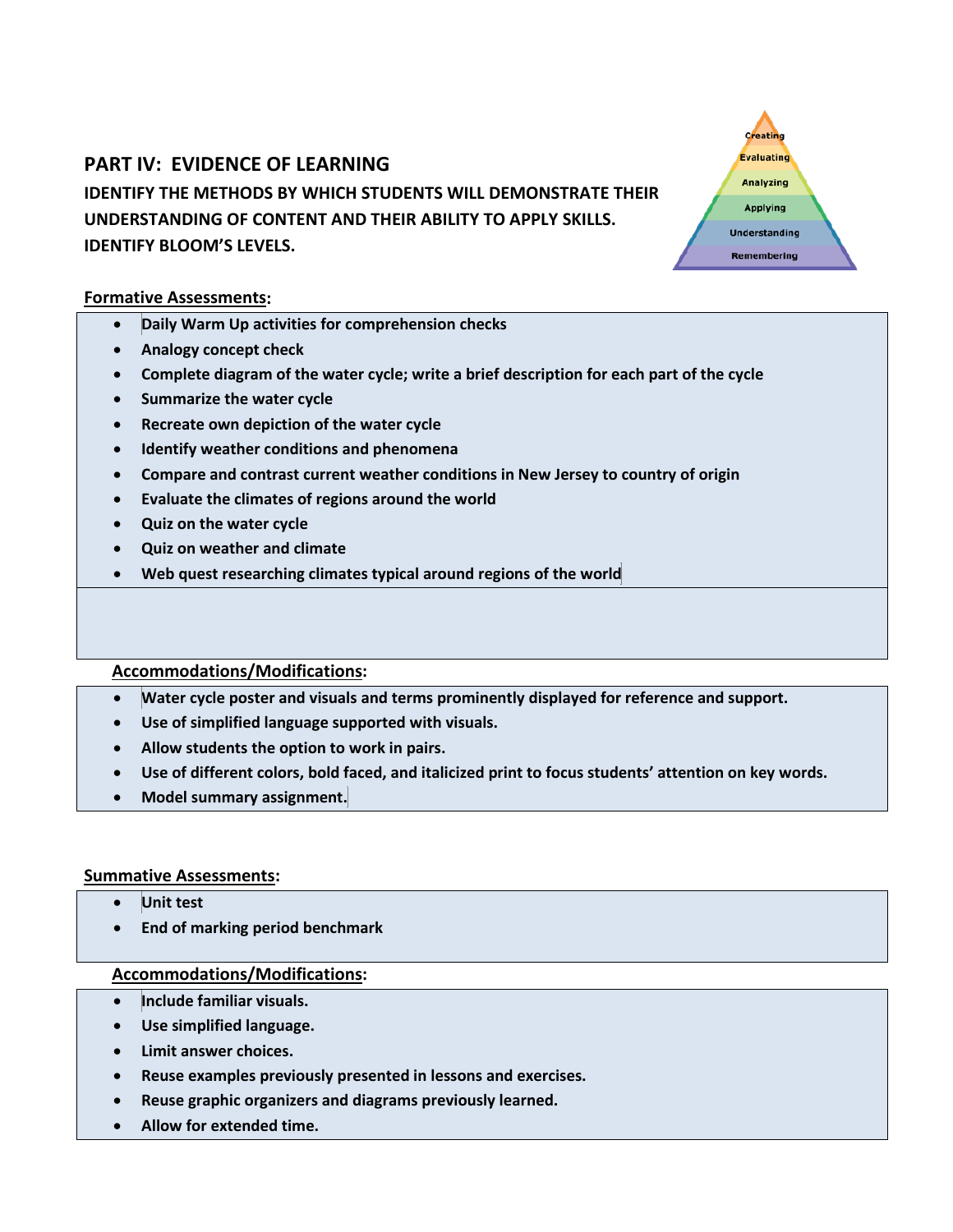- **Provide word bank.**
- **Highlight, underline, or bold key terms.**
- **Chunk assessments into portions.**
- **Provide a study guide.**

### **Performance Assessments:**

- **Create a bar graph showing seasonal temperatures and precipitation of a region.**
- **Select and translate the research of one climate region and craft a poster illustrating and explaining its typical climate conditions.**

- **Model requirements for creating a bar graph.**
- **Demonstrate on Smart Board the steps and website to research one climate region.**
- **Provide the option of working with a partner.**
- **Provide a simplified rubric for poster project.**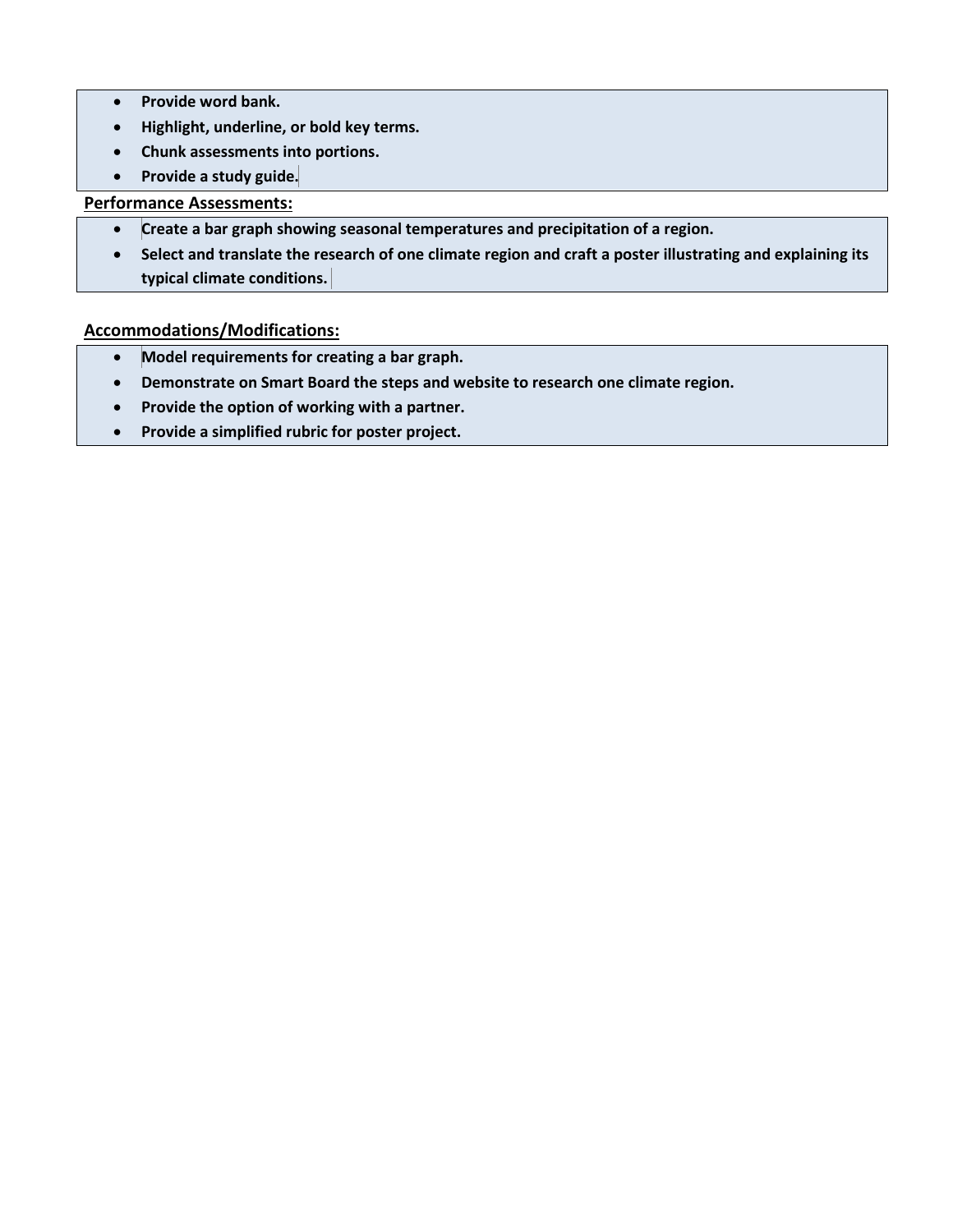ENGAGING STUDENTS . FOSTERING ACHIEVEMENT . CULTIVATING 21<sup>ST</sup> CENTURY GLOBAL SKILLS

# **Course Name: ELL Beginner Course Number: 050100**

## **PART I: UNIT RATIONALE**

| <b>Course/Unit Title:</b> |                               | <b>Unit Summary:</b>                                                      |                                                                           |  |
|---------------------------|-------------------------------|---------------------------------------------------------------------------|---------------------------------------------------------------------------|--|
| ELL Beginner - Unit 4     |                               | The goal of this unit is to develop the language of civics and government |                                                                           |  |
|                           | <b>Civics and Government</b>  |                                                                           | students use to understand the fundamental framework of the national      |  |
|                           |                               |                                                                           | government in the United States; the structure and duties held under each |  |
|                           | <b>Grade Level(s):</b>        |                                                                           | branch; the concept of separation of powers; and voting rights and laws.  |  |
| $9 - 12$                  |                               |                                                                           |                                                                           |  |
|                           | <b>Essential Question(s):</b> |                                                                           | <b>Enduring Understanding(s):</b>                                         |  |
|                           |                               |                                                                           |                                                                           |  |
|                           | 1. What use of the            |                                                                           |                                                                           |  |
|                           | present simple is used        | 1.                                                                        | The present simple is used to discuss truths and generalizations.         |  |
|                           | to discuss civics and         |                                                                           |                                                                           |  |
|                           | government?                   | 2.                                                                        | Proper nouns are capitalized regardless where they occur in a sentence.   |  |
|                           |                               |                                                                           |                                                                           |  |
|                           | 2. What noun types are        | 3.                                                                        | Proper nouns name a specific, usually one-of-kind, item.                  |  |
|                           | capitalized?                  |                                                                           |                                                                           |  |
|                           |                               |                                                                           | 4. A democracy is a form of government in which citizens participate by   |  |
| 3.                        | What is a proper noun?        |                                                                           | electing representatives.                                                 |  |
|                           |                               |                                                                           |                                                                           |  |
|                           |                               |                                                                           |                                                                           |  |
|                           | 4. What is a democracy?       | 5.                                                                        | The United States has a democratic government in that citizens            |  |
|                           |                               |                                                                           | participate by voting for representatives and no branch can amass too     |  |
| 5.                        | What type of                  |                                                                           | much power.                                                               |  |
|                           | government exists in          |                                                                           |                                                                           |  |
|                           | the United States?            | 6.                                                                        | The federal government is divided into three branches: the executive      |  |
|                           |                               |                                                                           | branch, the legislative branch, and the judicial branch.                  |  |
|                           | 6. What are the three         |                                                                           |                                                                           |  |
|                           | branches of                   | 7.                                                                        | Each branch has its own structure, leaders and processes to address       |  |
|                           | government?                   |                                                                           | specific issues, thus establishing an essential role in the function of   |  |
|                           |                               |                                                                           | government.                                                               |  |
|                           | 7. Why is the government      |                                                                           |                                                                           |  |
|                           |                               |                                                                           |                                                                           |  |
|                           | divided into the three        | 8.                                                                        | Each branch of government has its own powers and at the same time         |  |
|                           | branches?                     |                                                                           | the branches work together to assure that the rights of citizens are      |  |
|                           |                               |                                                                           | preserved.                                                                |  |
|                           | 8. What are the powers of     |                                                                           |                                                                           |  |
|                           | each branch?                  | 9.                                                                        | Congress is divided into the House of Representatives and the Senate.     |  |
|                           |                               |                                                                           |                                                                           |  |
| 9.                        | How is the bicameral          |                                                                           | 10. The Cabinet includes the Vice President and the heads of 15 executive |  |
|                           | legislature divided?          |                                                                           | departments and serves to advise the President.                           |  |
|                           |                               |                                                                           |                                                                           |  |
|                           | 10. What is the president's   |                                                                           | 11. Voting is the cornerstone democracy and a fundamental right. An       |  |
|                           | cabinet and what              |                                                                           | eligible person must be 18 years of age to vote.                          |  |
|                           |                               |                                                                           |                                                                           |  |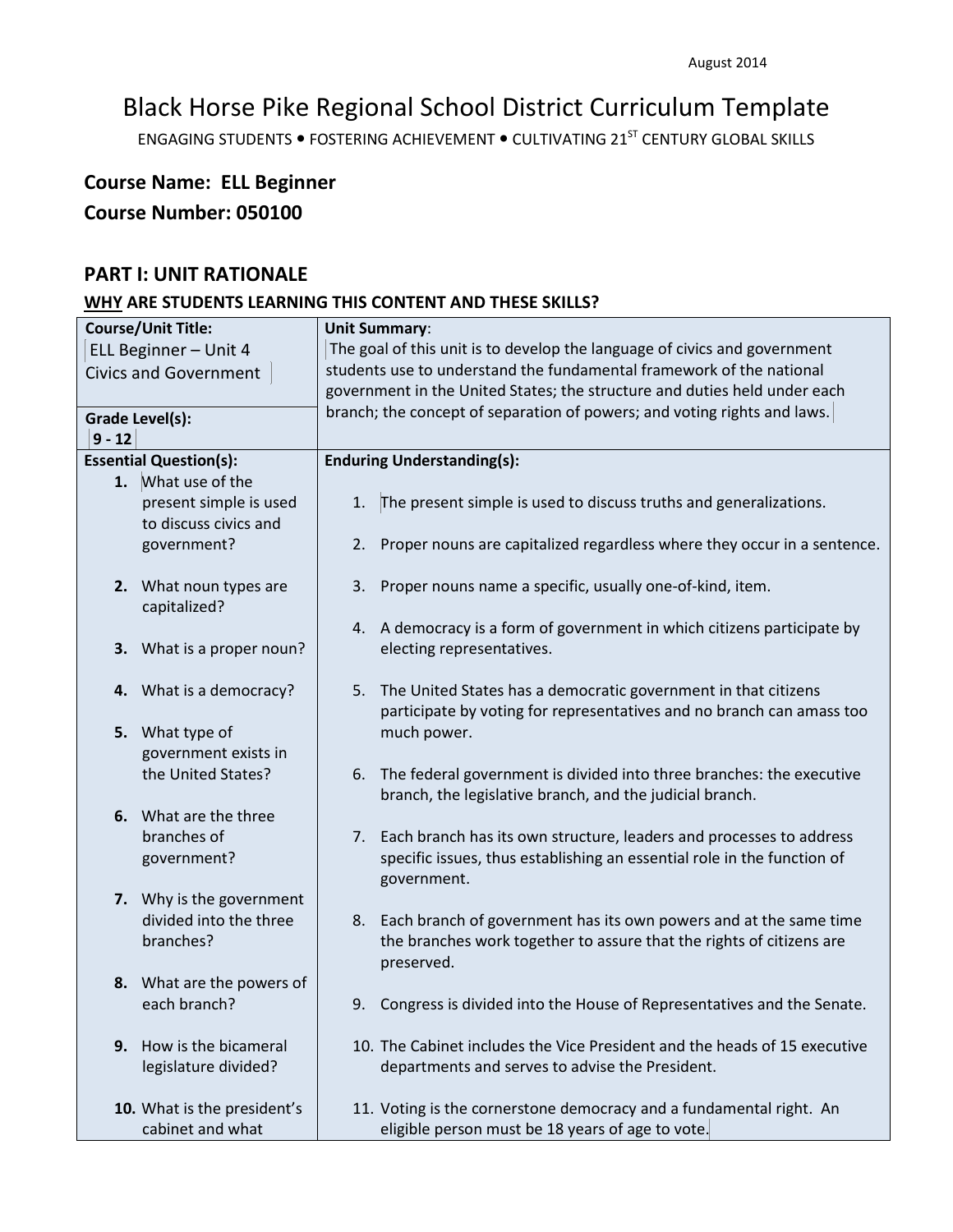| purpose does it serve?                                        |  |
|---------------------------------------------------------------|--|
| 11. Why should citizens<br>vote? What are the<br>voting laws? |  |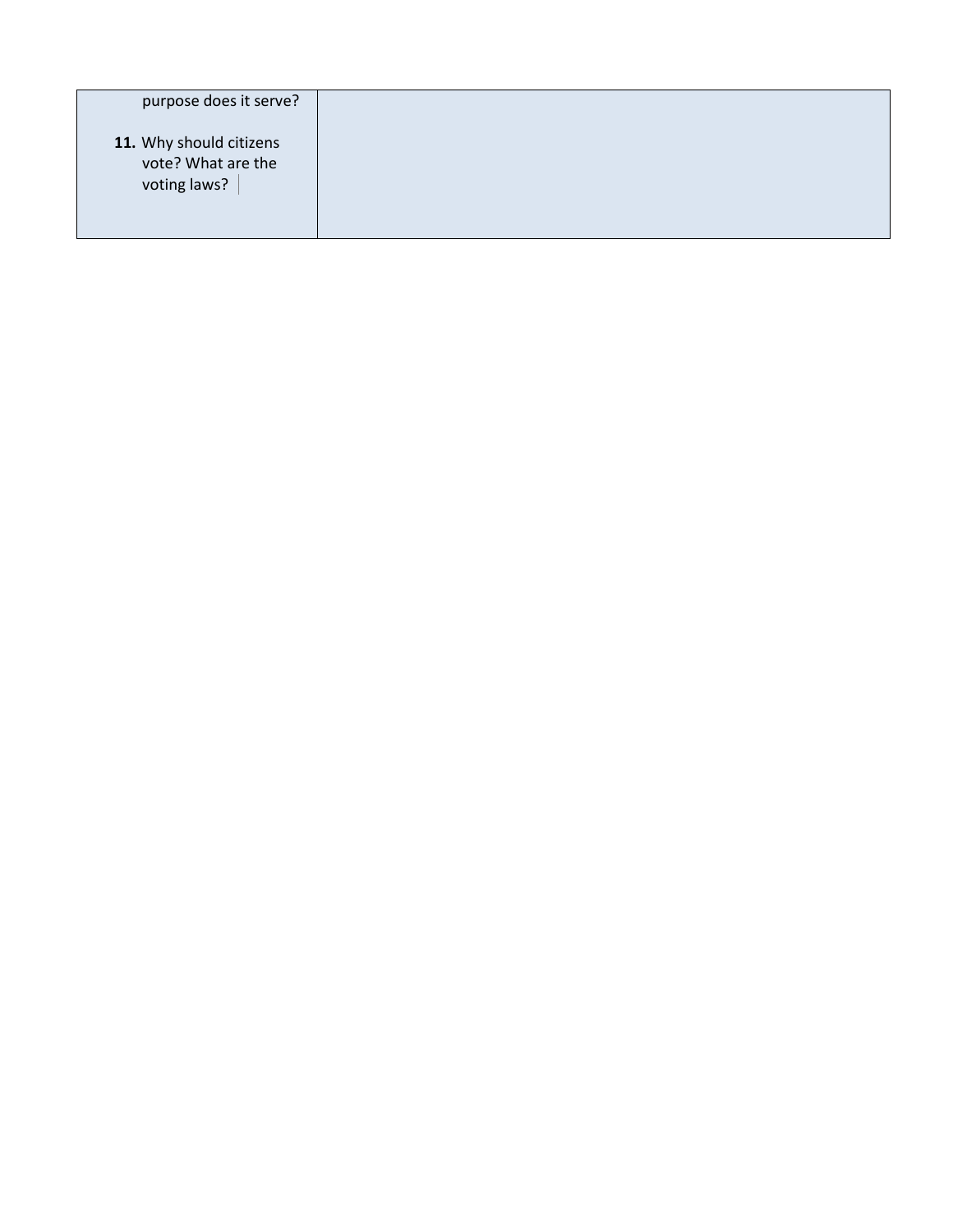## **PART II: INSTRUCTIONAL STRATEGIES AND RESOURCES**

## **DESCRIBE THE LEARNING TARGETS.**

## **After each target, identify the NJCCCS or Common Core Standards that are applicable**

| <b>Learning Target</b>                                                       | <b>WIDA or NJCCCS or</b> |
|------------------------------------------------------------------------------|--------------------------|
| 1. Identify the use of the present simple: truths and generalizations.       | <b>CCSS</b>              |
| 2. Explain what a proper noun is and how to recognize one.                   | 1. WIDA Standard 1       |
| 3. Define democracy.                                                         | 2. WIDA Standard 1       |
| 4. Identify the three branches of the United States Federal Government.      | 3. WIDA Standard 5;      |
| 5. Define the key terms associated with each branch.                         | $SS - 6.1.4. A.2$        |
| 6. Distinguish the roles and responsibilities of each of the three branches. | 4. $SS - 6.1.4.A.4$      |
| 7. Explain the purpose of separation of powers.                              | $5.$ SS $-6.1.4.A.5$     |
| 8. Describe the bicameral chambers of Congress.                              | 6. $SS - 6.1.4.A.5$      |
| 9. Explain why voting is fundamental in a democracy.                         | 7. $SS - 6.1.4.A.4$      |
|                                                                              | 8. $SS - 6.1.4.A.5$      |
|                                                                              | 9. WIDA Standard 5       |

## **Inter-Disciplinary Connections:**

**Language Arts –** Identifying the main idea and supporting details in texts. Expository writing and summarizing the separation of powers in the United States government.

**Technology -** You Tube Video: Three Branches of Government active listening exercise. Microsoft Word for typed summary.

## **Students will engage with the following text:**

- **Benchmark Education –** *Government and Civics*
- **Unites States History Shorts**

#### **Students will write:**

- **Modified Cornell Notes**
- **Open-ended responses to WH questions.**
- **A brief expository text fully explaining one of the three branches.**
- **A summary of the three branches and the powers of each.**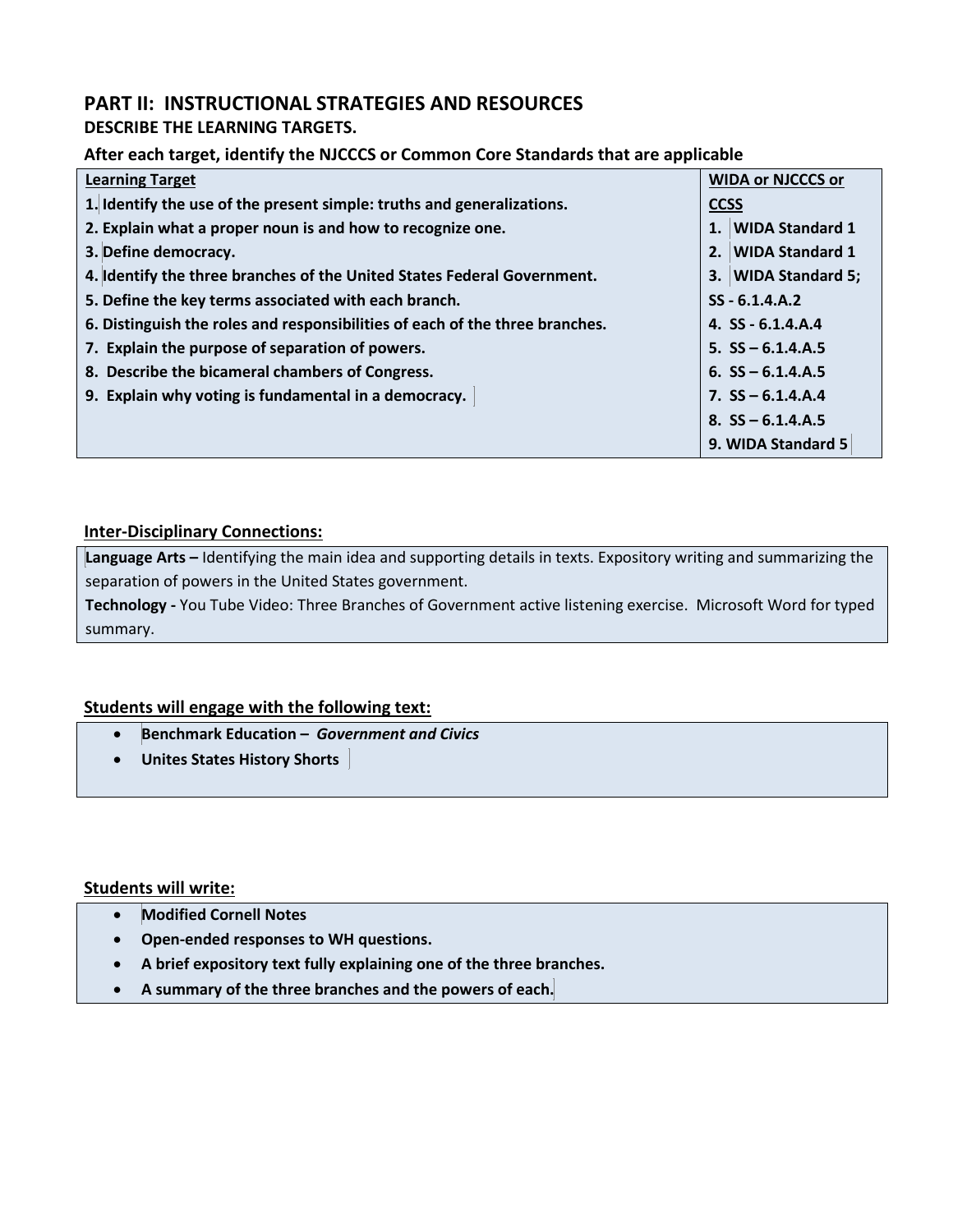## **PART III: TRANSFER OF KNOWLEDGE AND SKILLS**

## **DESCRIBE THE LEARNING EXPERIENCE.**

**How will students uncover content and build skills.** 

- **Direct instruction.**
- **Examine illustrations that construct the three branches of government visually.**
- **Modified Cornell Notes.**
- **Repeat the pronunciation of key terms.**
- **Match terms relating to civics and government to the correct definition.**
- **Fill in a cloze exercise explaining the branches of government.**
- **Identify the main idea and supporting details in short bodies of text about each branch.**
- **Identify the powers under each branch.**
- **Complete a flow chart that delineates the composition, powers, and duties of each branch of government.**
- **Complete a Venn diagram that compares and contrasts the three branches of government.**
- **Respond to questions that require reviewing Cornell notes and readings.**
- **Correct statements about the government practicing proper punctuation for proper nouns and grammar.**

Creating Evaluating **Analyzing** Applying **Understanding** Remembering

- **Compose grammatically accurate short answers to open ended WH questions.**
- **Listening exercise – You Tube Video: Three Branches of Government.**
- **Explain one branch of government in a written expository text.**

## **PART IV: EVIDENCE OF LEARNING**

**IDENTIFY THE METHODS BY WHICH STUDENTS WILL DEMONSTRATE THEIR UNDERSTANDING OF CONTENT AND THEIR ABILITY TO APPLY SKILLS. IDENTIFY BLOOM'S LEVELS.** 

#### **Formative Assessments:**

- **Warm up activities.**
- **Homework assignments.**
- **Respond to oral comprehension checks.**
- **Apply new vocabulary in cloze exercise.**
- **Illustrate key terms and concepts verbalized by classmates.**
- **Recreate graphic organizer depicting the organization of national government.**
- **Compose an expository text explaining one branch of government and implement appropriate content, form and grammatical structures.**
- **Quiz on key terms.**
- **Formative exercise for the three bodies of text explaining each branch.**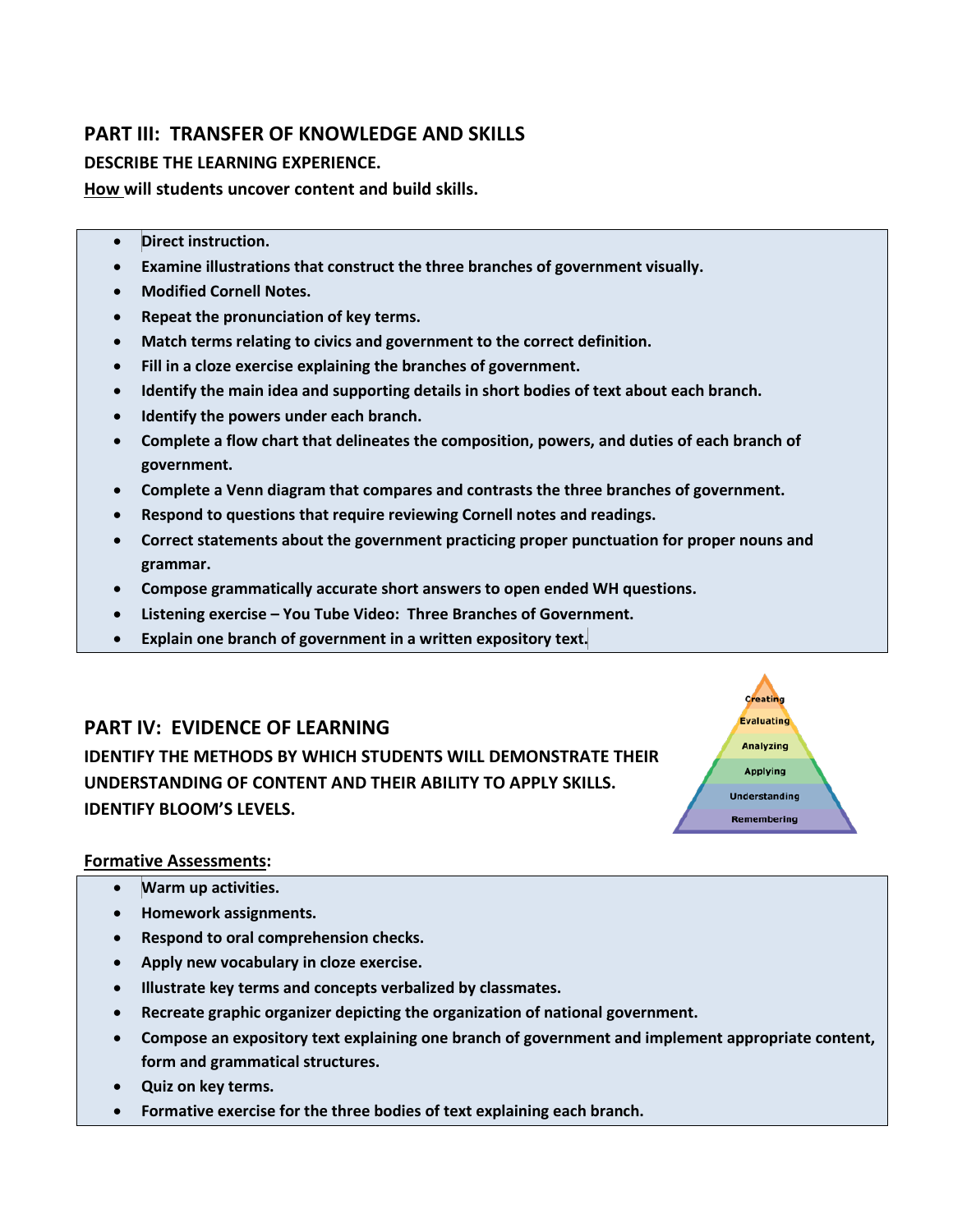• **Quiz on the three branches of government and practiced language forms.**

## **Accommodations/Modifications:**

- **Provide word walls and visual supports prominently displayed for reference.**
- **Use of simplified language supported with visuals.**
- **Model writing samples for reference.**
- **Use of different colors, bold faced and italicized text to focus students' attention on key words.**

#### **Summative Assessments:**

- **Summarize the three branches of government**
- **Unit test**
- **End of marking period benchmark**

### **Accommodations/Modifications:**

- **Include familiar visuals.**
- **Use simplified language.**
- **Limit answer choices.**
- **Reuse examples previously presented in lessons and exercises.**
- **Allow for extended time.**
- **Provide a study guide.**
- **Chunk assessment into portions.**
- **Highlight, underline, or bold key terms.**
- **Pre-teach the summary assessment via a writing formula.**
- **Provide a writers check list.**

#### **Performance Assessments:**

- **Foldable assignment examining each branch of government.**
- **Game: Cooperative groups or pairs to create a review game.**

- **Template ideas for foldable.**
- **Arrange cooperative learning groups to ensure effective work and socialization skills.**
- **Provide a simplified rubric for the review game.**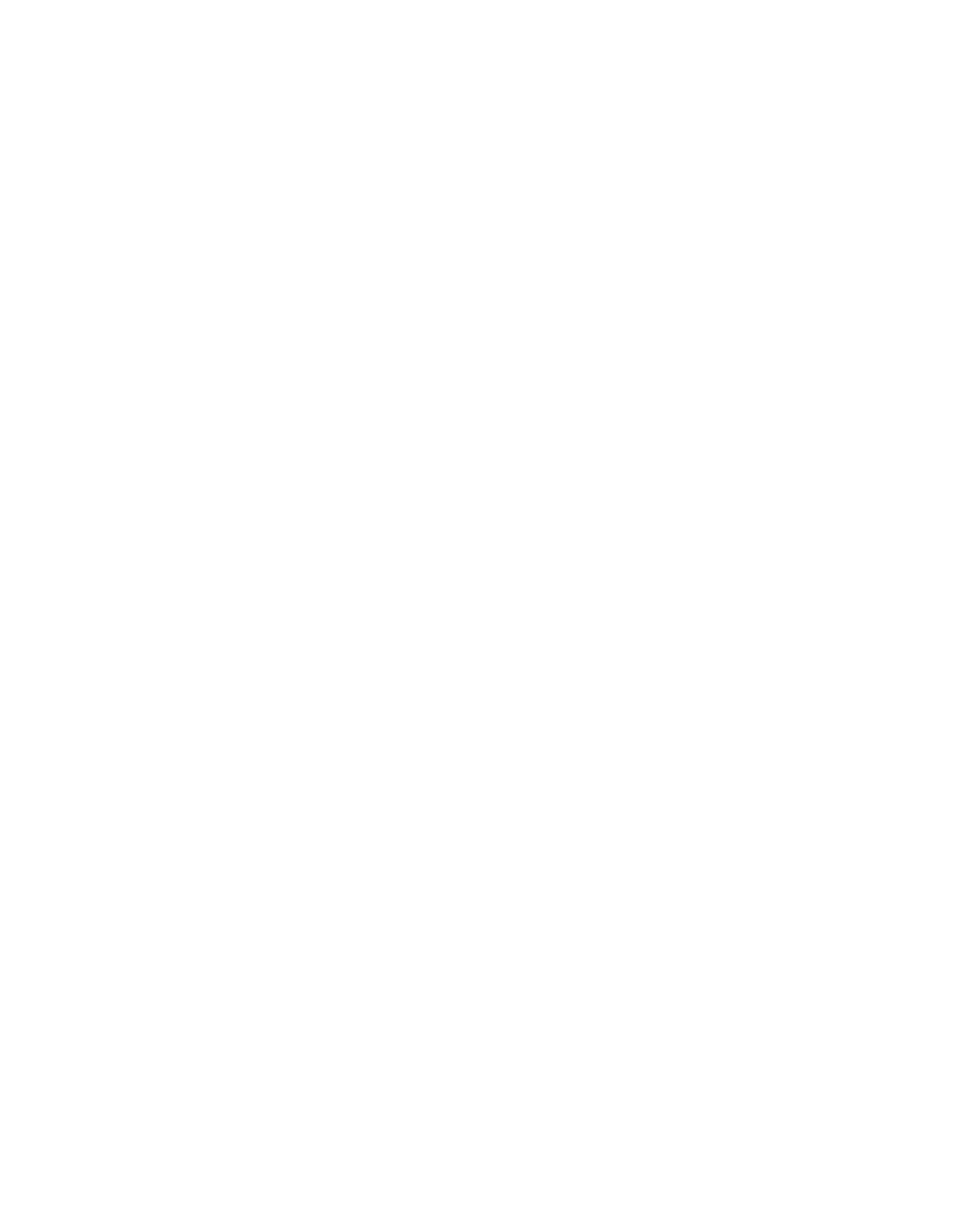ENGAGING STUDENTS . FOSTERING ACHIEVEMENT . CULTIVATING 21<sup>ST</sup> CENTURY GLOBAL SKILLS

# **Course Name: ELL Beginner Course Number: 050100**

## **PART I: UNIT RATIONALE**

| <b>Course/Unit Title:</b>  |                                                     | <b>Unit Summary:</b>                                                                                                 |  |  |
|----------------------------|-----------------------------------------------------|----------------------------------------------------------------------------------------------------------------------|--|--|
| ELL Beginner - Unit 5      |                                                     | The goal of this unit is to develop the language of social studies and to build a                                    |  |  |
| <b>American Revolution</b> |                                                     | foundation of early American history students need to understand colonization,                                       |  |  |
|                            |                                                     | the motivating factors and events that led to the Declaration of Independence                                        |  |  |
|                            | <b>Grade Level(s):</b>                              | and the American Revolution.                                                                                         |  |  |
|                            | $9 - 12$                                            |                                                                                                                      |  |  |
|                            | <b>Essential Question(s):</b>                       | <b>Enduring Understanding(s):</b>                                                                                    |  |  |
| 1.                         | What use of the past                                | The past simple is used to indicate completed actions from the past.<br>1.                                           |  |  |
|                            | simple is used to discuss                           |                                                                                                                      |  |  |
|                            | early colonial America?                             | 2. Add -d or -ed to the main verb, which are deemed regular, for<br>affirmative statements.                          |  |  |
|                            | 2. How is the past simple                           |                                                                                                                      |  |  |
|                            | formed?                                             | 3. There is no applicable rule for irregular verbs, they require<br>memorization.                                    |  |  |
|                            | 3. How are irregular verbs                          |                                                                                                                      |  |  |
|                            | different from regular verbs<br>when using the past | The helping verb takes the tense and the main verb stays in the base<br>4.<br>form.                                  |  |  |
|                            | simple?                                             |                                                                                                                      |  |  |
|                            | 4. Which verb takes the tense                       | The context in which a word is used dictates part of speech for terms<br>5.<br>that can be used as a noun or a verb. |  |  |
|                            | when composing questions<br>and negative statements | The original thirteen colonies were settled along the Atlantic Ocean.<br>6.                                          |  |  |
|                            | about the completed past?                           |                                                                                                                      |  |  |
|                            |                                                     | 7. Colonists, Native Americans, patriots, loyalists and militia were all                                             |  |  |
|                            | 5. What terms are nouns or                          | groups that were involved in the creation of the nation.                                                             |  |  |
|                            | verbs depending on                                  |                                                                                                                      |  |  |
|                            | context?                                            | American colonists resented taxation without representation. Protests<br>8.<br>against the British emerged.          |  |  |
|                            | 6. Where were the original                          |                                                                                                                      |  |  |
|                            | colonies?                                           | 9. The Declaration of Independence was a formal declaration of<br>independence from the rule of England.             |  |  |
|                            | 7. Who were the relevant                            |                                                                                                                      |  |  |
|                            | groups of people during                             |                                                                                                                      |  |  |
|                            | colonial times?                                     | 10. The United States Constitution was a unifying document that was                                                  |  |  |
|                            |                                                     | developed to prevent the dissolution of the American Republic; and                                                   |  |  |
| 8.                         | What were the causes of                             | delineated the framework for a national government. James Madison                                                    |  |  |
|                            | the Revolutionary War?                              | was the architect of the Constitution because of his important role in<br>its drafting and its ratification.         |  |  |
| 9.                         | What was the purpose of                             |                                                                                                                      |  |  |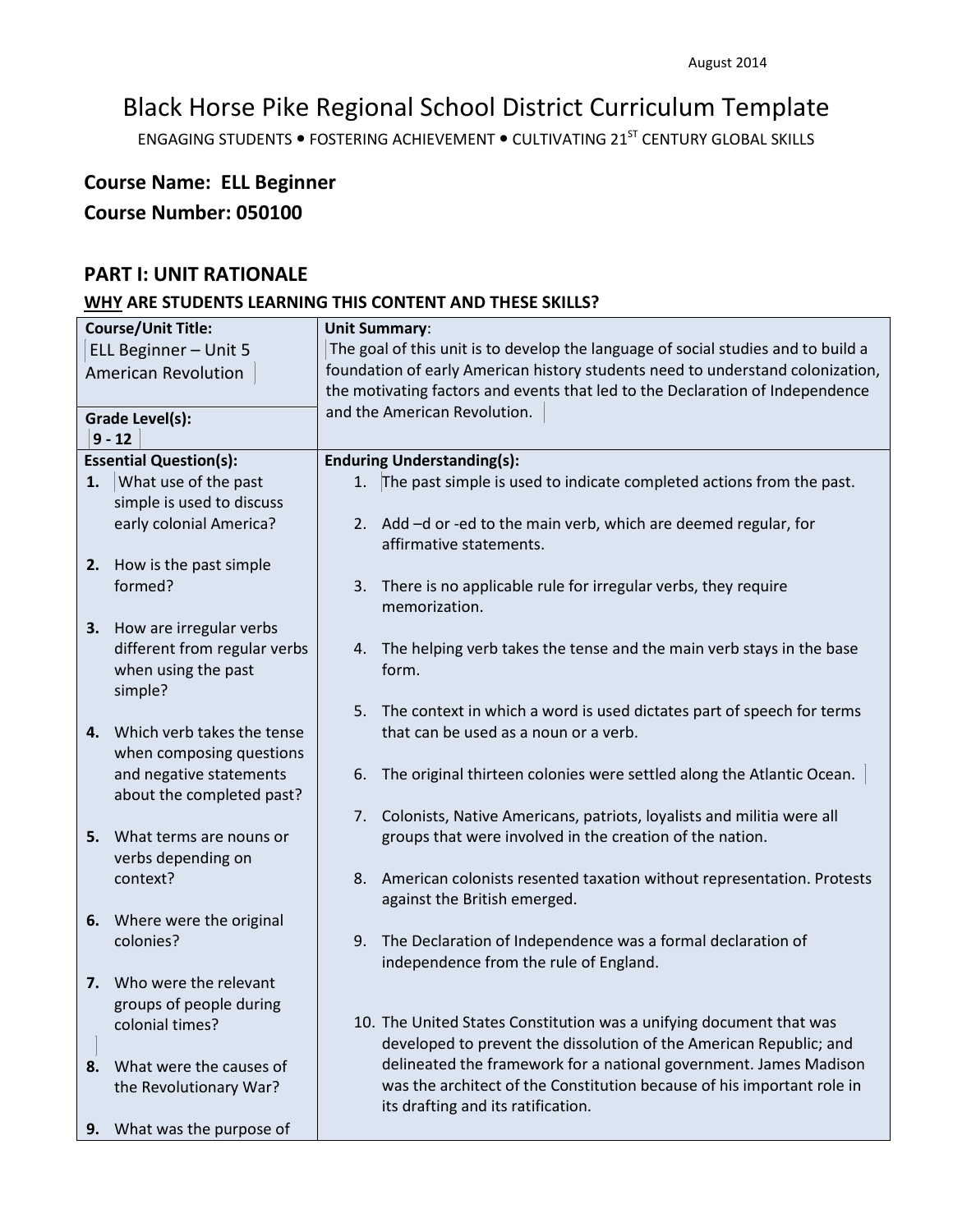| the Declaration of<br>Independence?                                                 |  |
|-------------------------------------------------------------------------------------|--|
| 10. Why was the United States<br>Constitution written and<br>who was its architect? |  |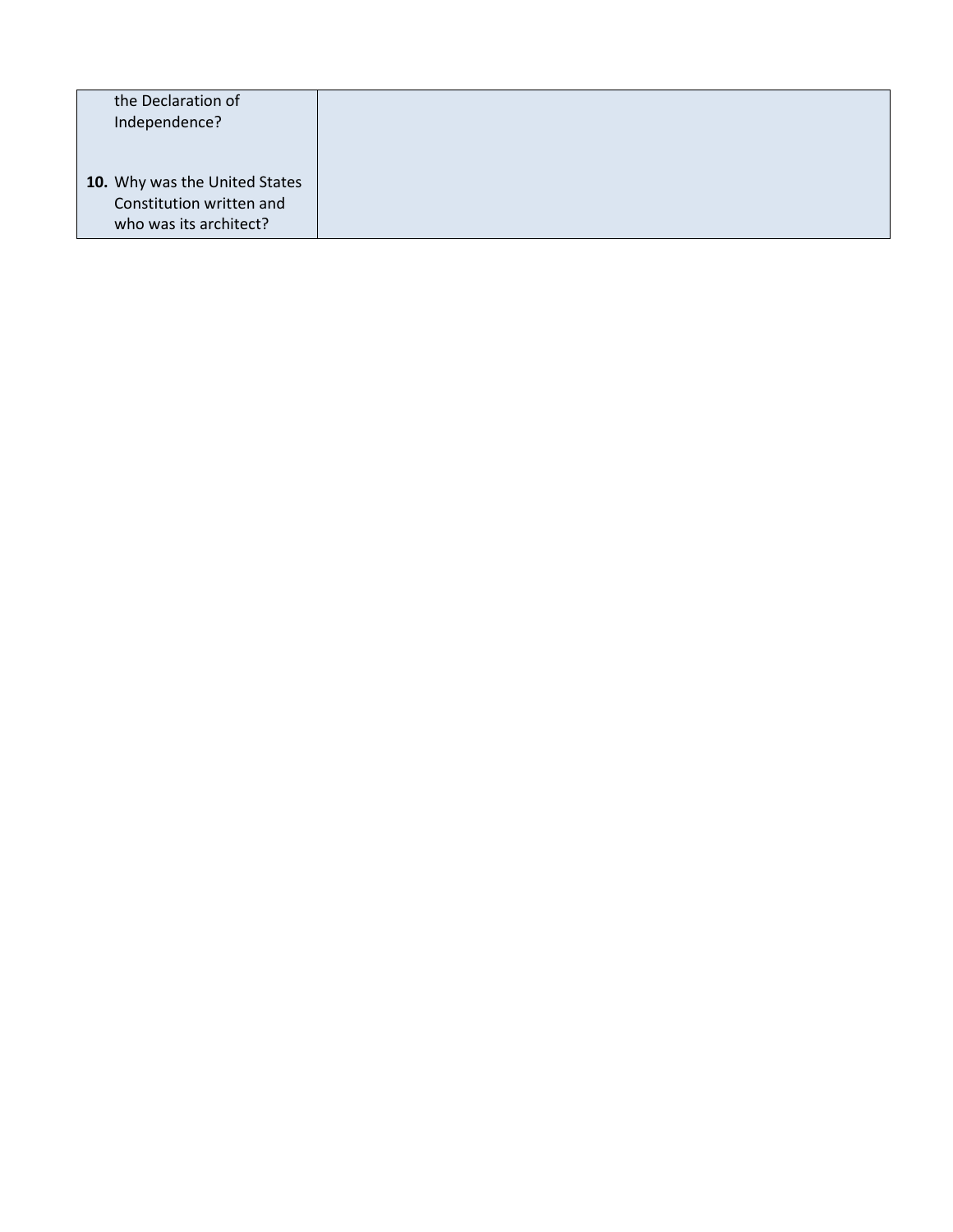## **PART II: INSTRUCTIONAL STRATEGIES AND RESOURCES DESCRIBE THE LEARNING TARGETS.**

### **After each target, identify the NJCCCS or Common Core Standards that are applicable**

| <b>Learning Target</b>                                                                           | <b>WIDA OR NJCCCS or</b> |
|--------------------------------------------------------------------------------------------------|--------------------------|
| 1. Construct the past simple.                                                                    | <b>CCSS</b>              |
| 2. Distinguish between regular verbs and irregular verbs.                                        | 1. WIDA Standard 1       |
| <b>3.</b> Recognize the use of <i>did not</i> and <i>was/were not</i> to construct the negative. | 2. WIDA Standard 1       |
| 4. Distinguish the helping verb from the main verb.                                              | 3. WIDA Standard 1       |
| 5. Understand the helping verb takes the tense and the main verb remains in the                  | 4. WIDA Standard 1       |
| base form.                                                                                       | 5. WIDA Standard 1       |
| 6. Pluralize nouns applying the correct rules.                                                   | 6. WIDA Standard 1       |
| 7. Name and locate on a United States map the original thirteen colonies.                        | $7.$ SS - 6.1.4.B.2      |
| 8. Define key terms related the people; things and verbs of the Revolutionary War.               | 8. WIDA Standard 5       |
| <b>9.</b> Recognize tax, protest, boycott, rebel, battle can serve as a noun or a verb           | 9. WIDA Standard 5       |
| depending on the context in which the words are used.                                            | 10. WIDA Standard 5      |
| <b>10.</b> Examine the tense and form used to discuss the American Revolution.                   | 11. WIDA Standard 5      |
| 11. Identify the causes and effects of the Revolutionary War.                                    | 12. $SS - 6.1.4.D.4$     |
| <b>12.</b> Sequence the major events that led to the Declaration of Independence.                | 13. $SS - 6.1.8.A.3.b$   |
| 13. Explain the importance of the drafting and ratification of the United States                 |                          |
| Constitution.                                                                                    |                          |

## **Inter-Disciplinary Connections:**

**Language Arts –** Determining the causes and effects that led to the American Revolution. **Math –** Interpretation of chart on "Tea Imported from England 1764-1775" **Technology-** Use student responders to sequence events and evaluate the effects of these events.

#### **Students will engage with the following text:**

- **Benchmark Education-** *American Revolution*
- **United States History Shorts**

#### **Students will write:**

- **Modified Cornell Notes**
- **Graphic Organizer outlining the cause and effects of events leading to the American Revolution.**
- **Open –ended responses explaining specific events that led to the Declaration of Independence.**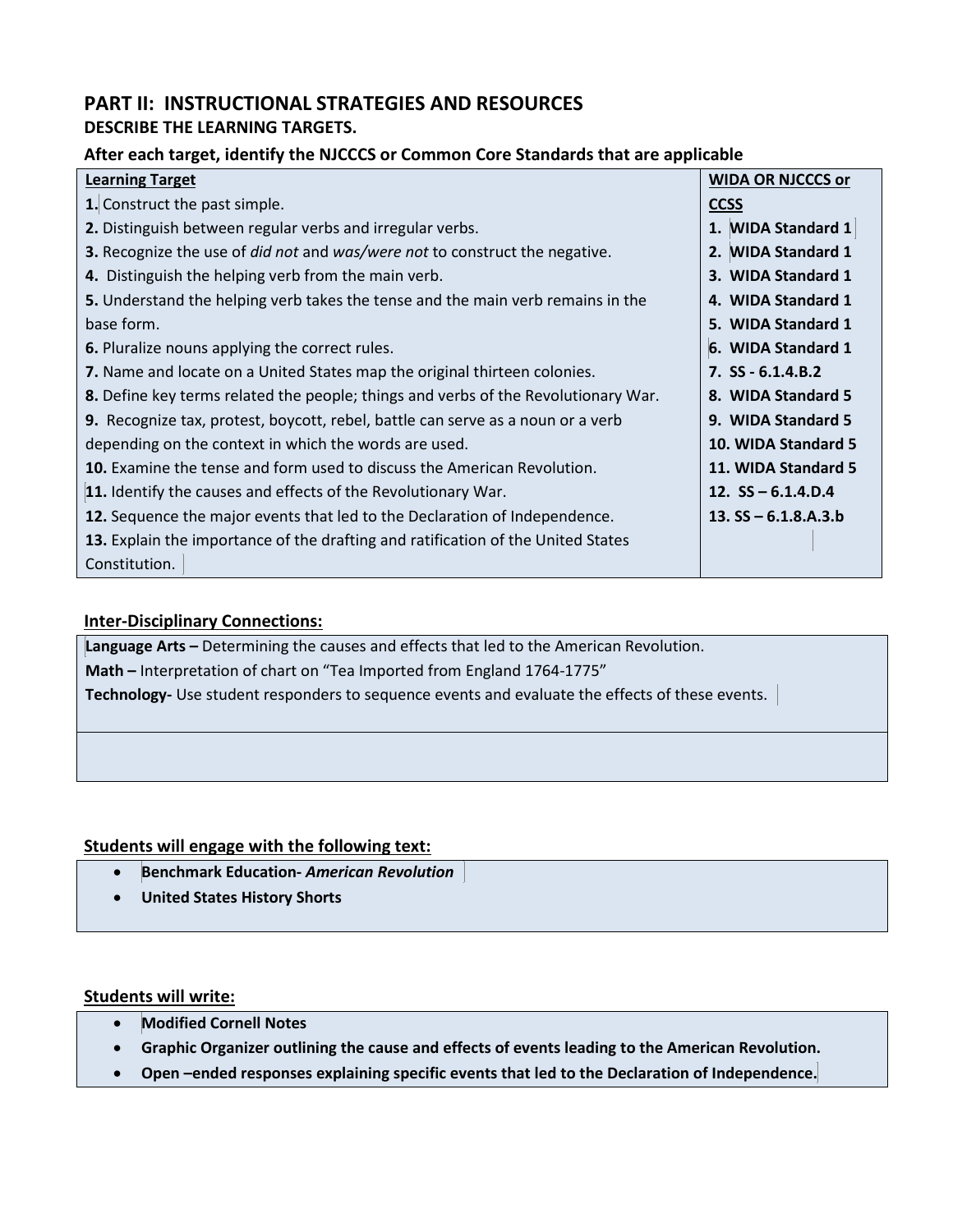## **PART III: TRANSFER OF KNOWLEDGE AND SKILLS**

## **DESCRIBE THE LEARNING EXPERIENCE.**

**How will students uncover content and build skills.** 

- **Modified Cornell Notes.**
- **Map exercise naming and locating the original thirteen colonies.**
- **Repeat the pronunciation of key terms.**
- **Matching terms with definitions that are supported with visuals.**
- **Crossword puzzle – American Revolution Vocabulary.**
- **Graphic Organizer describing the groups of people involved in the American Revolution.**
- **Graphic Organizer defining the verbs connected to the American Revolution.**
- **Read short bodies of text discussing important events that led the Declaration of Independence and the revolution and respond to reading comprehension questions.**
- **Examine the sentence structure and language concepts.**
- **Cloze exercise practicing tense, vocabulary and content.**
- **Rewrite statements written in the present simple to the past simple.**
- **Observe vocabulary in the illustrations and construct sentences in the past simple.**
- **Write essential questions in the past simple concerning colonists and grievances toward the British**
- **Planting the seeds of revolution – evaluate the cause and effects of events that led to the revolution.**
- **Sequencing key events on a timeline.**
- **The American Revolution Tense Exercise – highlight verb in statements and rewrite the statement using the past simple; identify the verb type**
- **Unscramble to construct grammatically correct sentences.**
- **Read exerts discussing the United States Constitution and James Madison and identify the what, why, who, and how.**

Creating Evaluating **Analyzing** Applying **Understanding** Remembering

• **Respond to open-ended questions about the Constitution and James Madison.**

## **PART IV: EVIDENCE OF LEARNING**

**IDENTIFY THE METHODS BY WHICH STUDENTS WILL DEMONSTRATE THEIR UNDERSTANDING OF CONTENT AND THEIR ABILITY TO APPLY SKILLS. IDENTIFY BLOOM'S LEVELS.** 

## **Formative Assessments:**

- **Warm up activities.**
- **Homework assignments.**
- **Respond to oral comprehension checks.**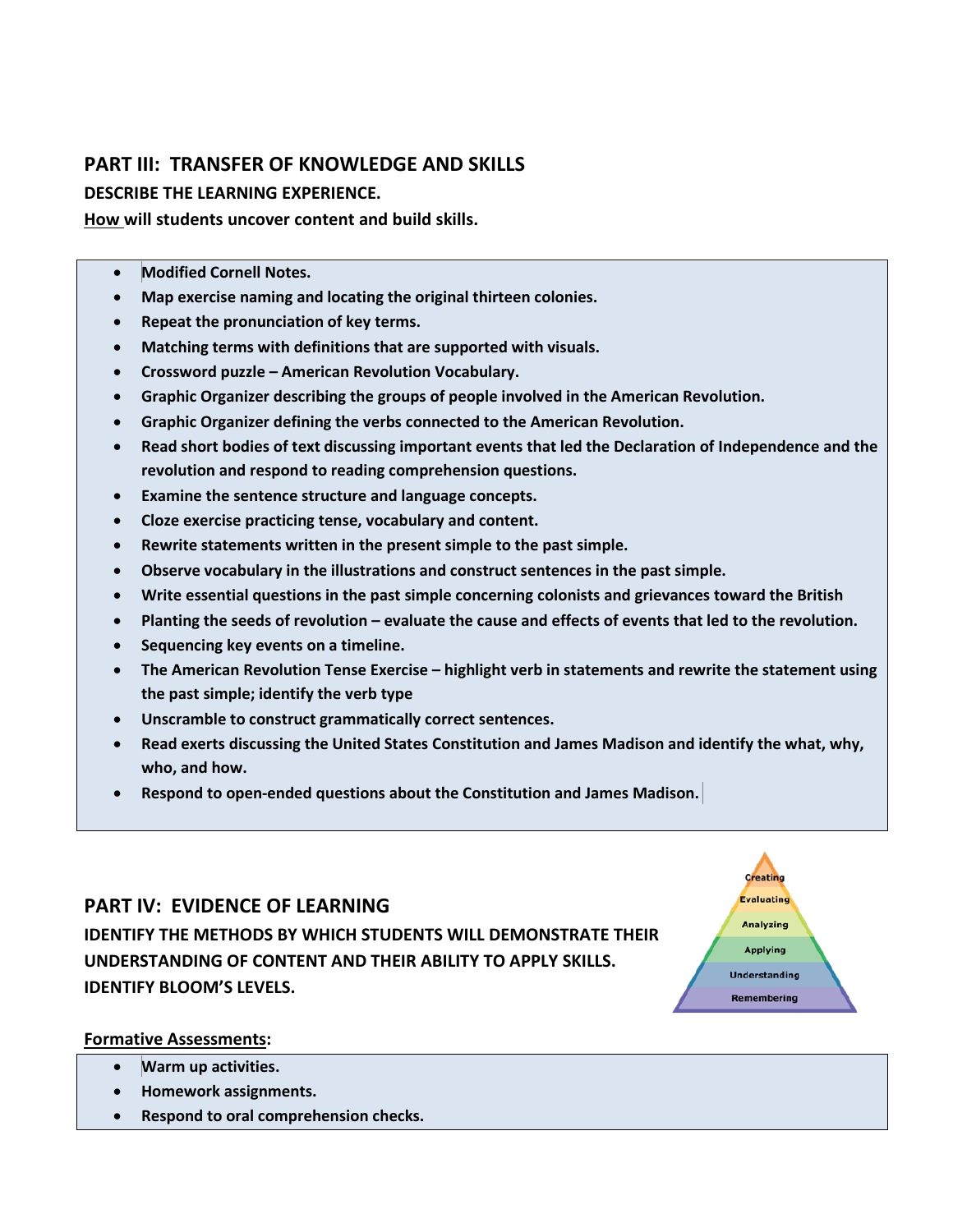- **Locate the original thirteen colonies on a map.**
- **Determine if vocabulary is used in the proper context.**
- **Respond to reading comprehension questions.**
- **Quiz on American Revolution key terms and the colonial map**
- **Quiz on content, pluralizing nouns, regular and irregular verbs, and using the past simple**

#### **Accommodations/Modifications:**

- **Display vocabulary picture cards and key words prominently.**
- **Use of simplified language supported with visuals.**
- **Use of different colors, bold faced and italicized text to focus students' attention on key words.**
- **Provide a review sheet for formative assessments.**

#### **Summative Assessments:**

- **Unit test**
- **End of marking period benchmark assessment**

#### **Accommodations/Modifications:**

- **Read and review directions out loud.**
- **Include familiar visuals.**
- **Use simplified language.**
- **Supply word bank.**
- **Reuse examples previously presented in lessons and exercises.**
- **Provide study guide prior to assessments**
- **Allow for extended time.**
- **Chunk assessments into portions.**

#### **Performance Assessments:**

• **Create a visual timeline sequencing events leading to the American Revolution and write a caption in the past simple for each visual.**

- **Provide checklist of events to ensure completeness.**
- **Provide step by step instructions.**
- **Provide and highlight an example to demonstrate format and requirements.**
- **Provide the option of working with a partner.**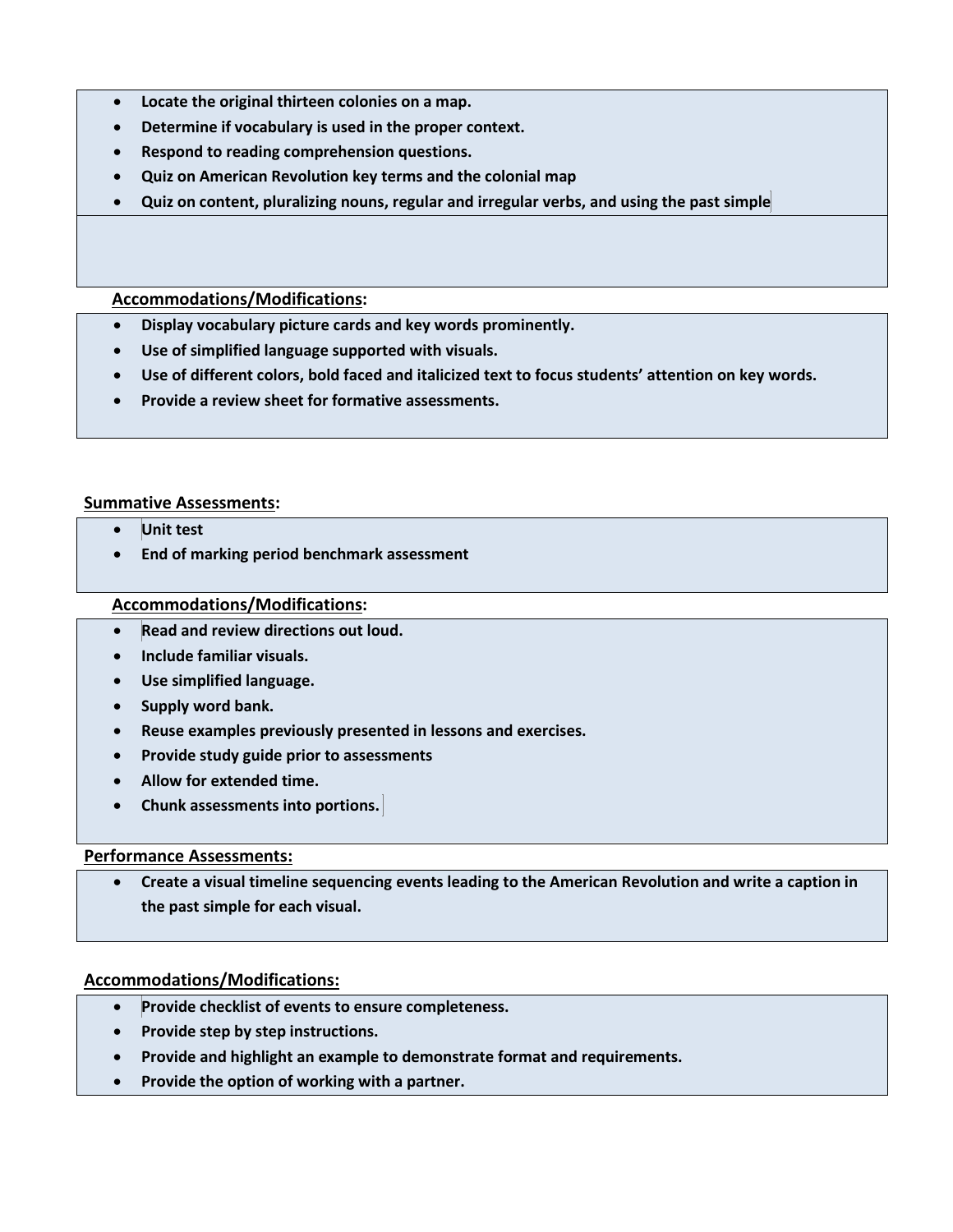ENGAGING STUDENTS . FOSTERING ACHIEVEMENT . CULTIVATING 21<sup>ST</sup> CENTURY GLOBAL SKILLS

# **Course Name: ELL Beginner Course Number: 050100**

## **PART I: UNIT RATIONALE**

| <b>Course/Unit Title:</b> |                                                    | <b>Unit Summary:</b>                                                              |  |  |
|---------------------------|----------------------------------------------------|-----------------------------------------------------------------------------------|--|--|
| ELL Beginner - Unit 6     |                                                    | The goal of this unit is to develop the language of science students need to      |  |  |
| Scientific Method         |                                                    | understand the scientific method. Students will learn the necessary vocabulary    |  |  |
|                           |                                                    | to engage in inquiry and investigative behaviors rooted in the scientific method. |  |  |
|                           | <b>Grade Level(s):</b>                             |                                                                                   |  |  |
|                           | $9 - 12$                                           |                                                                                   |  |  |
|                           | <b>Essential Question(s):</b>                      | <b>Enduring Understanding(s):</b>                                                 |  |  |
|                           | 1. What is the imperative?                         | The imperative is used to give instructions and directions.<br>1.                 |  |  |
|                           |                                                    |                                                                                   |  |  |
|                           | 2. How is the imperative                           | 2. The subject is eliminated when using the imperative.                           |  |  |
|                           | formed?                                            |                                                                                   |  |  |
|                           |                                                    | The second person singular or plural is implied when using the<br>3.              |  |  |
|                           | 3. What person is implied                          | imperative.                                                                       |  |  |
|                           | when using the imperative?                         |                                                                                   |  |  |
|                           |                                                    |                                                                                   |  |  |
|                           |                                                    | 4. Conjunctive adverbs are used to sequence a process and the adverb is           |  |  |
|                           | 4. What language is used to                        | followed by a comma.                                                              |  |  |
|                           | sequence?                                          |                                                                                   |  |  |
|                           |                                                    | Sight, hearing, smell, taste and touch allow us to learn and observe.<br>5.       |  |  |
|                           | 5. What are the five senses?                       |                                                                                   |  |  |
|                           |                                                    | Eyes, ears, nose, tongue, and hands are the five sense organs.<br>6.              |  |  |
|                           | 6. What body part is used for                      |                                                                                   |  |  |
|                           | the sense?                                         | One or more of the senses are needed in making an observation, the<br>7.          |  |  |
|                           |                                                    | first step in the scientific method.                                              |  |  |
|                           | 7. How are the senses used in                      |                                                                                   |  |  |
|                           | the scientific method?                             | 8. The scientific method is a way to ask and answer scientific questions by       |  |  |
|                           |                                                    | making observations and conducting experiments.                                   |  |  |
|                           | 8. What are the steps of the<br>scientific method? |                                                                                   |  |  |
|                           |                                                    | 9. A hypothesis is an educated guess.                                             |  |  |
|                           | 9. What is a hypothesis?                           | 10. A hypothesis is written as an "if, then" statement.                           |  |  |
|                           |                                                    |                                                                                   |  |  |
|                           | 10. How is a hypothesis                            |                                                                                   |  |  |
|                           | written?                                           |                                                                                   |  |  |
|                           |                                                    |                                                                                   |  |  |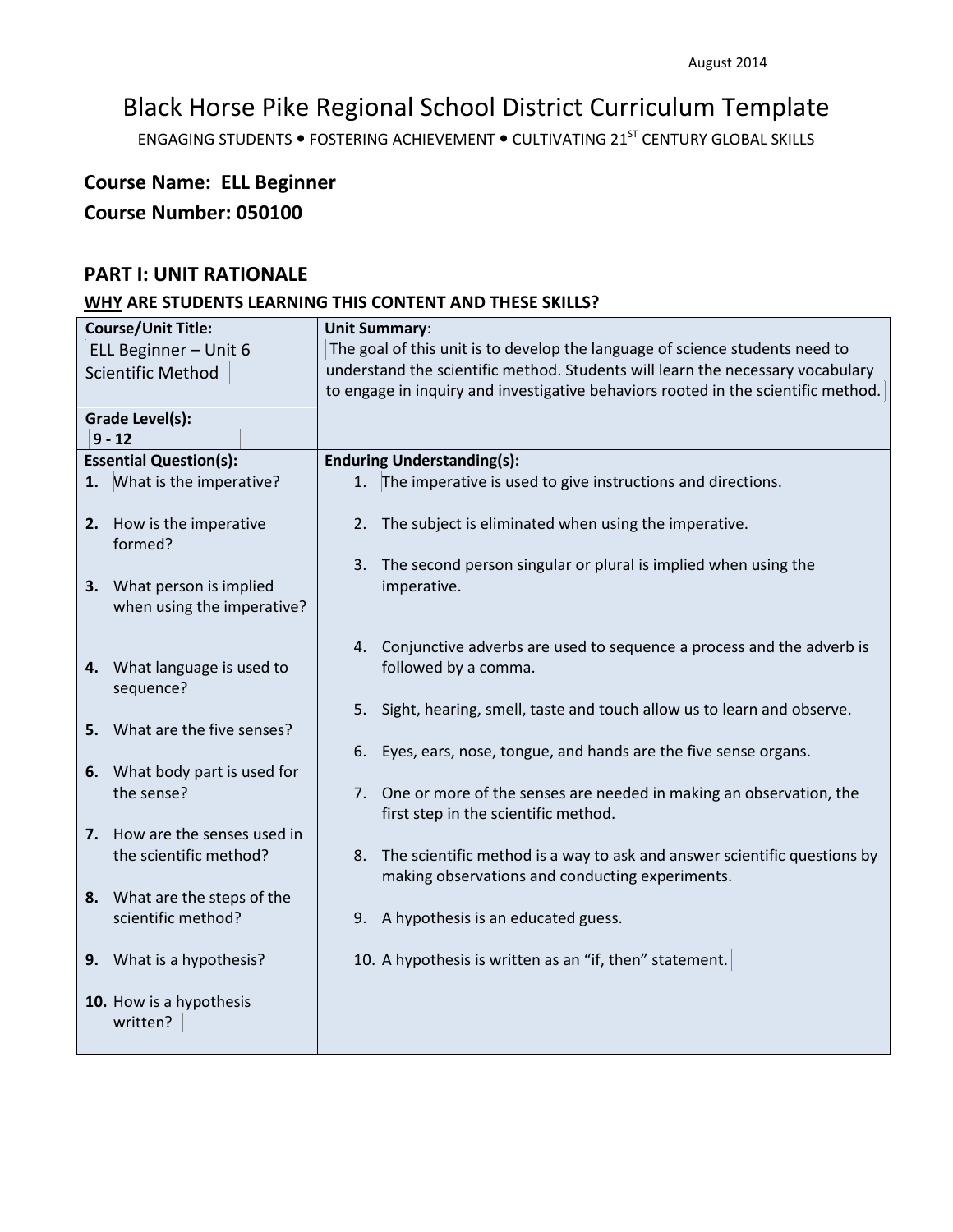## **PART II: INSTRUCTIONAL STRATEGIES AND RESOURCES**

## **DESCRIBE THE LEARNING TARGETS.**

## **After each target, identify the NJCCCS or Common Core Standards that are applicable**

| <b>Learning Target</b>                                                         | <b>WIDA OR NJCCCS or</b> |
|--------------------------------------------------------------------------------|--------------------------|
| 1. Know two functions of the imperative.                                       | <b>CCSS</b>              |
| 2. Construct the imperative.                                                   | 1. WIDA Standard 1       |
| Determine the person who is implied when using the imperative.<br>3.           | 2. WIDA Standard 1       |
| 4. Identify the five senses and sense organs.                                  | 3. WIDA Standard 1       |
| 5. Sequence the steps of the scientific method.                                | 4. Science - 5.1.8.A.3   |
| 6. Compose a hypothesis.                                                       | 5. Science - 5.1.8.A.3   |
| 7. Conduct an experiment.                                                      | 6. Science - 5.1.8.B.1   |
| Recognize the scientific method as a process that results in conclusion.<br>8. | 7. WIDA Standard 4       |

### **Inter-Disciplinary Connections:**

**Language Arts –** Compose a conclusion about experiment. **Math –** Calculate word problems and equations presented in the interactive website **Technology –** Interactive website askabiologist.asu.edu

### **Students will engage with the following text:**

• **Exert from Holt** *Biology Chapter Resource File: Biology and You*

## **Students will write:**

- **Modified Cornell Notes**
- **Hypothesizes and results for mini experiments.**
- **A recap sequencing the processes of the scientific method**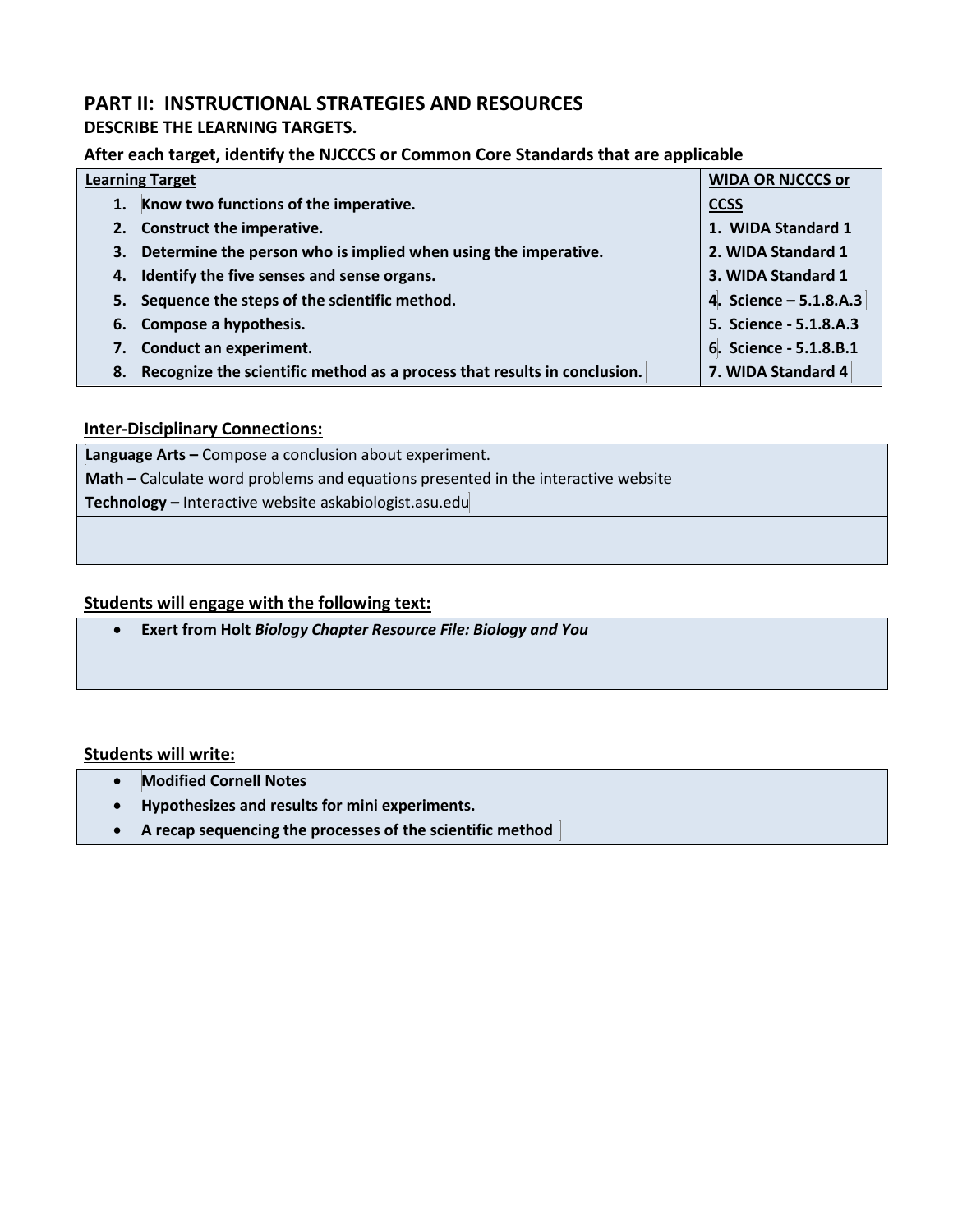## **PART III: TRANSFER OF KNOWLEDGE AND SKILLS**

## **DESCRIBE THE LEARNING EXPERIENCE.**

**How will students uncover content and build skills.** 

- **Direct instruction**
- **Modified Cornell Notes**
- **Identify and draw the five sense organs and the respective sense.**
- **Rely on heightened senses to navigate from point A to point B blindfolded.**
- **Conduct a mini experiment to demonstrate each step of the scientific method.**
- **Explain the two relevant uses of the imperative and analyze the form.**
- **Active reading exercise: Scientific Method and define terms using direct text.**
- **Practice using sequencing language followed by a comma.**
- **Practice the key terms and their meaning.**
- **Recognize the suffixes to determine the part of speech.**
- **Complete a noun and verb chart by examining the suffix of the word**
- **Complete a graphic organizer sequencing the steps of the scientific method.**
- **Correct the statements using the correct form and content.**
- **Cloze exercise sequencing the scientific method**
- **Create a foldable sequence the steps and using the correct language and form.**

Creating Evaluating **Analyzing** Applying **Understanding** Remembering

## **PART IV: EVIDENCE OF LEARNING**

**IDENTIFY THE METHODS BY WHICH STUDENTS WILL DEMONSTRATE THEIR UNDERSTANDING OF CONTENT AND THEIR ABILITY TO APPLY SKILLS. IDENTIFY BLOOM'S LEVELS.** 

# **Formative Assessments:**

- **Warm up activities.**
- **Homework assignments.**
- **Respond to oral comprehension checks.**
- **Vocabulary quiz.**
- **Sequence the scientific method.**
- **Scientific method and forming the imperative quiz**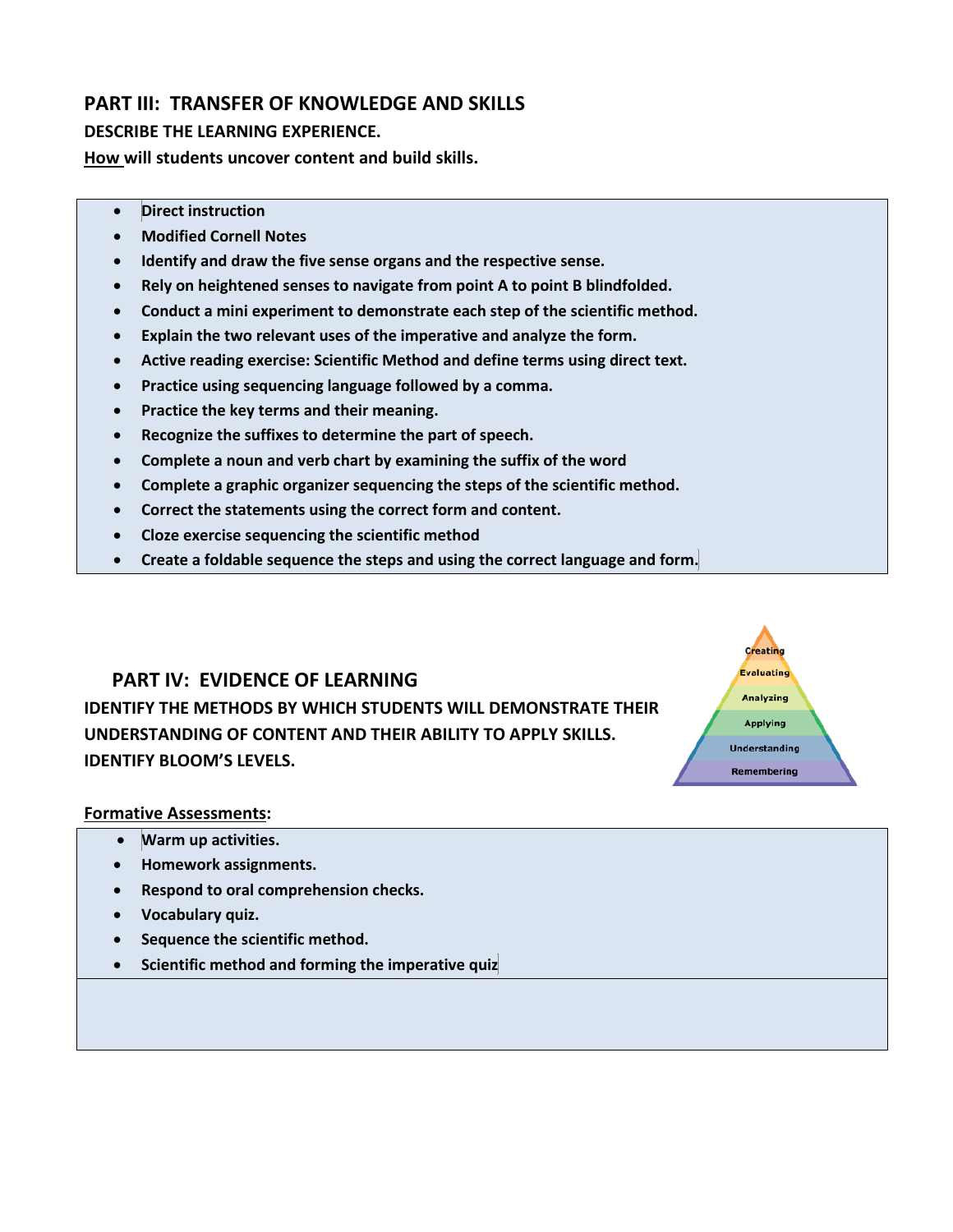## **Accommodations/Modifications:**

- **Visuals and terms prominently displayed for reference and support.**
- **Use of simplified language supported with visuals.**
- **Check for comprehension on regular basis.**
- **Use of different colors, bold faced and italicized text to focus students' attention on key words.**
- **Extend time.**
- **Provide a study guide for quizzes.**

#### **Summative Assessments:**

- **Unit test**
- **End of marking period benchmark**

### **Accommodations/Modifications:**

- **Include familiar visuals.**
- **Use simplified language.**
- **Provide a study guide.**
- **Limit answer choices.**
- **Read and review directions out loud.**
- **Chunk assessments into smaller sections.**
- **Reuse examples previously presented in lessons and exercises.**
- **Reuse graphic organizers and diagrams previously learned.**
- **Extend time.**

## **Performance Assessments:**

• **Create a poster illustrating the steps of the scientific method centered on an example scientific question.**

- **Outline the requirements for the poster.**
- **Model what the end result should look like.**
- **Provide a website for ideas on scientific questions.**
- **Provide the option of working with a partner.**
- **Provide the option of creating a Power Point.**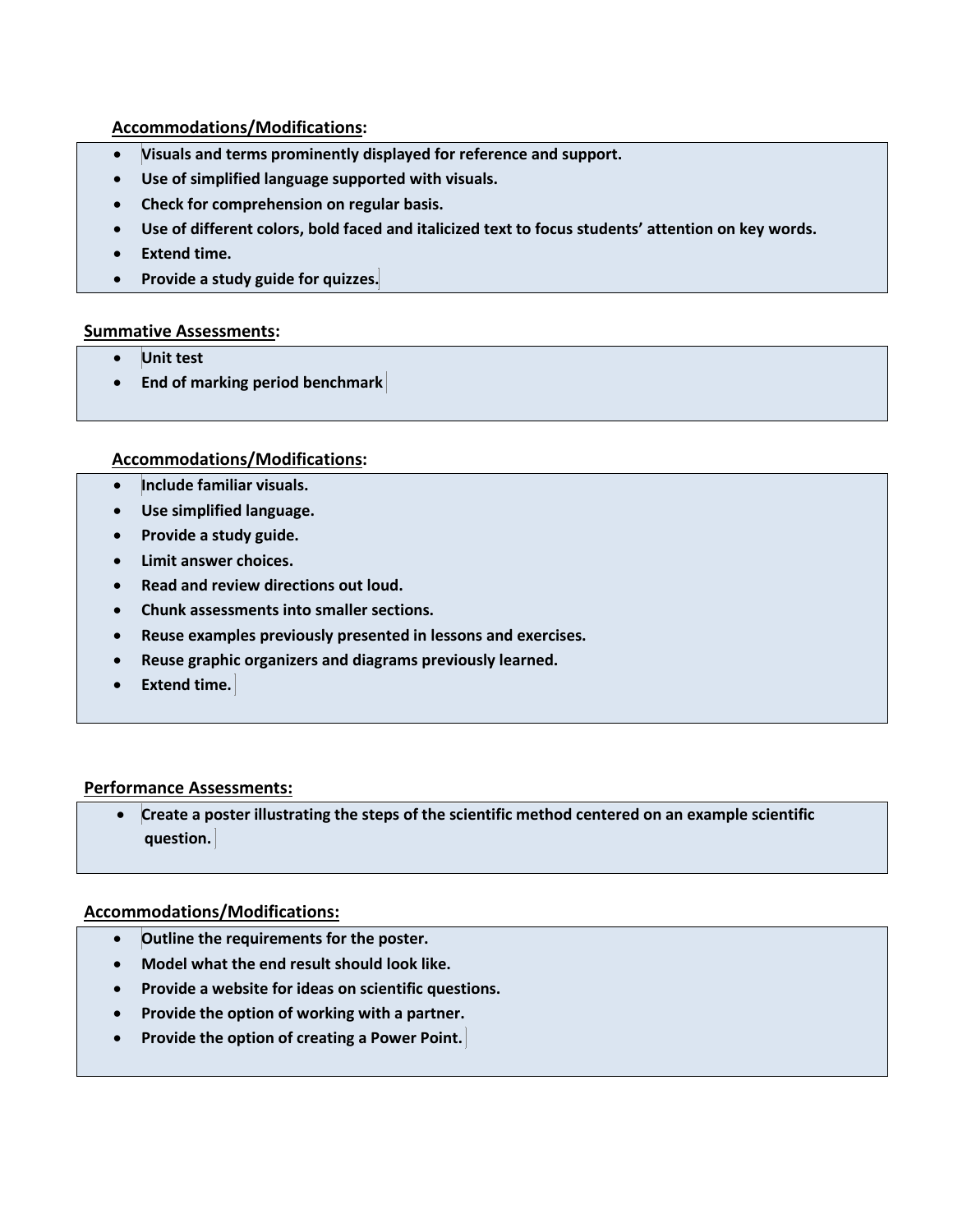ENGAGING STUDENTS . FOSTERING ACHIEVEMENT . CULTIVATING 21<sup>ST</sup> CENTURY GLOBAL SKILLS

# **Course Name: ELL Beginner Course Number: 050100**

## **PART I: UNIT RATIONALE**

| <b>Course/Unit Title:</b> |                                |                                                                              | <b>Unit Summary:</b>                                                         |  |  |
|---------------------------|--------------------------------|------------------------------------------------------------------------------|------------------------------------------------------------------------------|--|--|
| ELL Beginner - Unit 7     |                                | The goal of this unit is to develop the language of science students need to |                                                                              |  |  |
| Matter                    |                                | understand the properties and states of matter. This unit will establish a   |                                                                              |  |  |
|                           |                                |                                                                              | foundation so student can engage in discourse about atoms, elements and      |  |  |
|                           | <b>Grade Level(s):</b>         |                                                                              | compounds, and examine the subatomic structure. The unit also exposes        |  |  |
|                           |                                |                                                                              | students to the language used for standard units of weights and measure and  |  |  |
|                           | $9 - 12$                       |                                                                              | the scientific instruments use to evaluate matter.                           |  |  |
|                           | <b>Essential Question(s):</b>  |                                                                              | <b>Enduring Understanding(s):</b>                                            |  |  |
|                           | 1. What use of the present     | 1.                                                                           | The present simple is used to discuss truths and facts about matter.         |  |  |
|                           | simple is used to discuss      |                                                                              |                                                                              |  |  |
|                           | matter?                        |                                                                              |                                                                              |  |  |
|                           |                                |                                                                              | 2. Add -s or -es to the verb for the third person singular.                  |  |  |
|                           | 2. What is the rule for $3rd$  |                                                                              |                                                                              |  |  |
|                           |                                | 3.                                                                           | Matter, mass, volume and weight are an uncountable nouns.                    |  |  |
|                           | person singular?               |                                                                              |                                                                              |  |  |
|                           |                                | 4.                                                                           | The four states of matter are solid, liquid, gas, and plasma.                |  |  |
|                           | 3. What type of nouns are      |                                                                              |                                                                              |  |  |
|                           | matter, mass, volume, and      | 5.                                                                           | All things in the natural world are made up of matter.                       |  |  |
|                           | weight?                        |                                                                              |                                                                              |  |  |
|                           |                                | 6.                                                                           | All matter takes up space and has mass.                                      |  |  |
|                           | 4. What are the four states of |                                                                              |                                                                              |  |  |
|                           | matter?                        | 7.                                                                           | All matter is composed of atoms.                                             |  |  |
|                           |                                |                                                                              |                                                                              |  |  |
|                           | 5. What is made of matter?     | 8.                                                                           | Elements are composed of one type of atom and cannot be broken down          |  |  |
|                           |                                |                                                                              | into simpler substances.                                                     |  |  |
| 6.                        | How is matter defined?         |                                                                              |                                                                              |  |  |
|                           |                                | 9.                                                                           | Molecules are composed of two or more atoms and are the smallest unit        |  |  |
| 7.                        | From what is matter made?      |                                                                              | of an element.                                                               |  |  |
|                           |                                |                                                                              |                                                                              |  |  |
|                           | 8. What are elements?          |                                                                              | 10. Compounds are composed of two or more separate elements.                 |  |  |
|                           |                                |                                                                              |                                                                              |  |  |
|                           | 9. What are molecules?         |                                                                              | 11. The subatomic particles of an atom are protons, neutrons, and electrons. |  |  |
|                           |                                |                                                                              |                                                                              |  |  |
|                           | 10. What are compounds?        |                                                                              | 12. Molecules have space between them and are continuously in motion.        |  |  |
|                           |                                |                                                                              | Molecules of matter attract each other due to force of attraction.           |  |  |
|                           | 11. What is the subatomic      |                                                                              |                                                                              |  |  |
|                           | structure of an atom?          |                                                                              | 13. Matter is measured either by mass, density, volume or pressure.          |  |  |
|                           |                                |                                                                              |                                                                              |  |  |
|                           | 12. How is the state of matter |                                                                              | 14. A graduated cylinder, scale, balance, and gauge are common scientific    |  |  |
|                           | related to the motion and      |                                                                              | instruments to weigh matter.                                                 |  |  |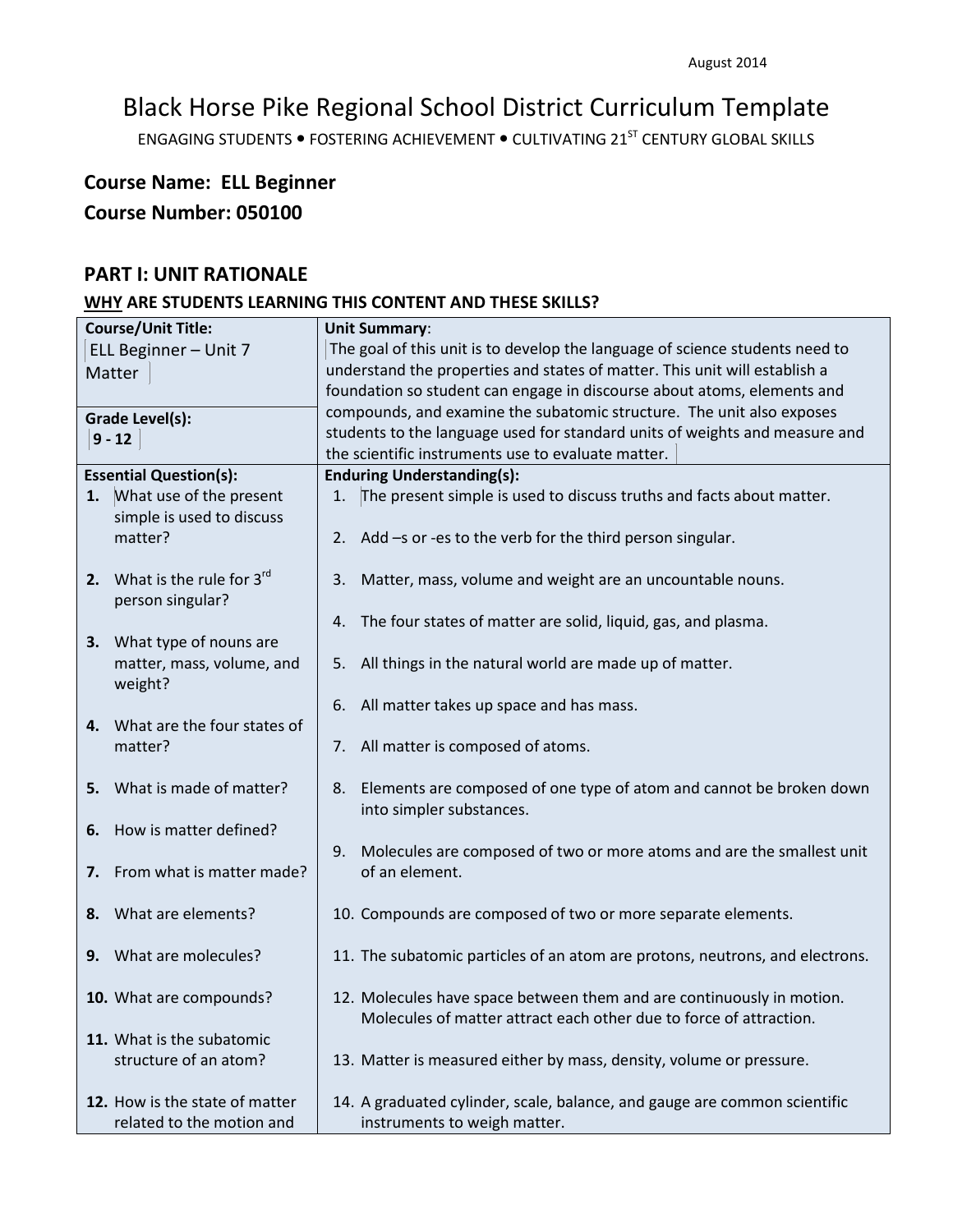| arrangement of its                                                                |                                                                                                                                                               |
|-----------------------------------------------------------------------------------|---------------------------------------------------------------------------------------------------------------------------------------------------------------|
| molecules?                                                                        | 15. International System of Units (SI) is the standard units of weights and<br>measures.                                                                      |
| 13. How is matter measured?                                                       |                                                                                                                                                               |
|                                                                                   | 16. Matter can be described by physical properties and chemical properties.                                                                                   |
| 14. What scientific instruments<br>used to measure matter?                        | The size, shape, ability to rust, flammability, state and smell indicate either<br>chemical or physical properties.                                           |
| 15. What are the units of<br>measurement used?                                    | 17. During a chemical change, new substances with different properties are<br>produced; during a physical change the form or appearance of matter<br>changes. |
| 16. What are the properties of                                                    |                                                                                                                                                               |
| matter and how can these<br>properties change?                                    | 18. The number of protons in an atom's nucleus determines the atomic<br>number.                                                                               |
| 17. What is the difference<br>between a physical change<br>and a chemical change? | 19. The number of protons and neutrons in an atom's nucleus determine the<br>atomic mass.                                                                     |
| 18. What is the atomic number<br>and how is it determined?                        |                                                                                                                                                               |
| 19. What is atomic mass and<br>how is it determined?                              |                                                                                                                                                               |
|                                                                                   |                                                                                                                                                               |
|                                                                                   |                                                                                                                                                               |
|                                                                                   |                                                                                                                                                               |
|                                                                                   |                                                                                                                                                               |
|                                                                                   |                                                                                                                                                               |
|                                                                                   |                                                                                                                                                               |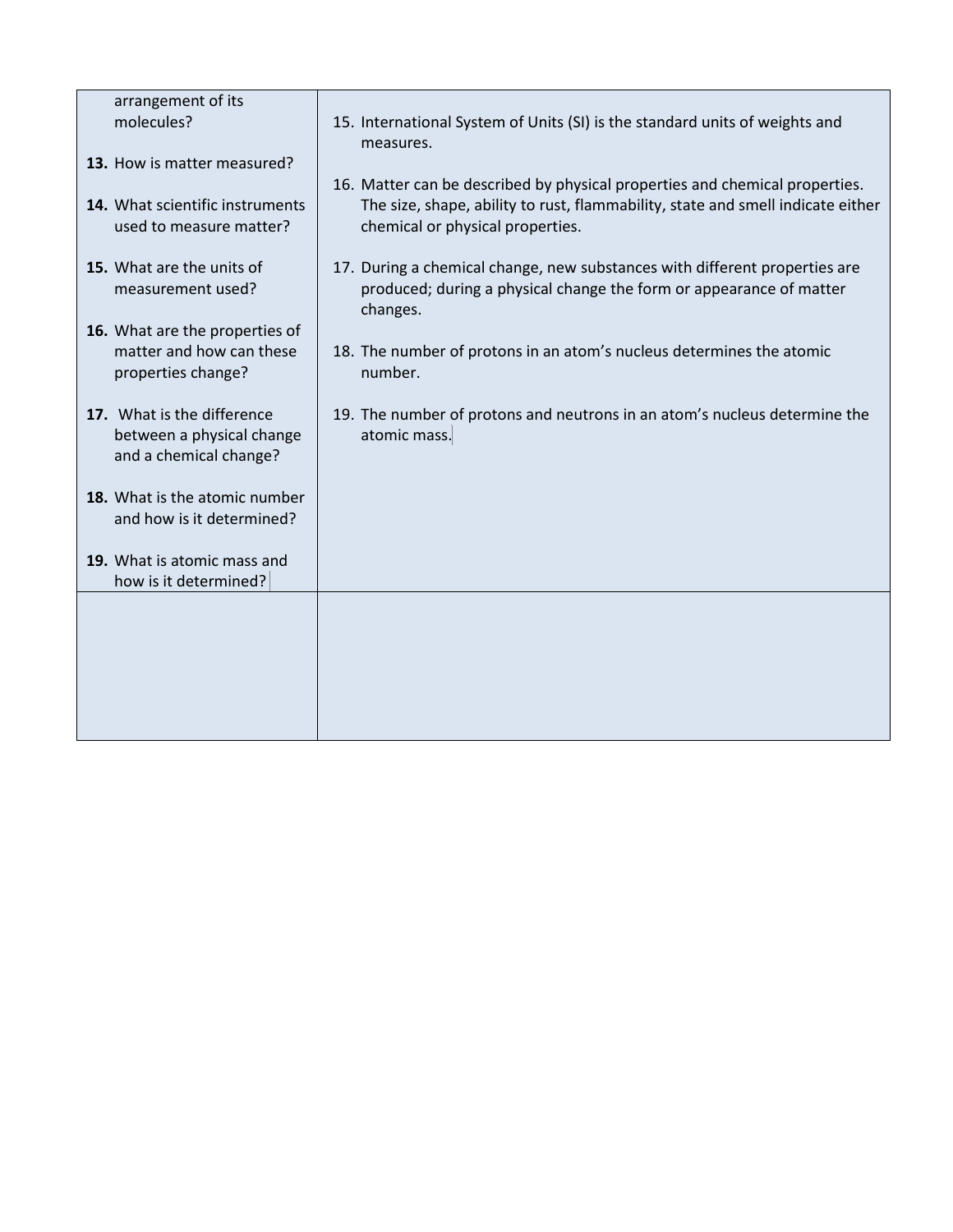## **PART II: INSTRUCTIONAL STRATEGIES AND RESOURCES**

## **DESCRIBE THE LEARNING TARGETS.**

## **After each target, identify the NJCCCS or Common Core Standards that are applicable**

| <b>Learning Target</b>                                                               | <b>WIDA OR NJCCCS or</b> |
|--------------------------------------------------------------------------------------|--------------------------|
| 1. Identify the use of the present simple: truth and facts.                          | <b>CCSS</b>              |
| 2. Implement the rule for 3rd person singular.                                       | 1. WIDA Standard 1       |
| 3. Explain why matter, mass, volume, and weight are uncountable nouns.               | 2. WIDA Standard 4       |
| 4. Define matter.                                                                    | 3. WIDA Standard 4       |
| 5. Identify the three states of matter.                                              | 4. Science - 5.2.8.A.1   |
| 6. Describe the structure of an atom.                                                | 5. Science - 5.2.8.A.3   |
| 7. Define element, molecule and compound.                                            | 6. Science - 5.2.8.A.5   |
| 8. Identify two properties by which matter can be described.                         | 7. Science -5.2.8.A.5    |
| 9. List properties that can be observed during physical changes or chemical changes. | 8. Science - 5.2.8.A.6   |
| 10. Distinguish the changes that matter undergoes during physical changes versus     | 9. Science $-5.2.8.A.6$  |
| chemical changes.                                                                    | 10. Science $-5.2.8.8.1$ |
| 11. Determine and define ways to measure the states of matter (mass, volume,         | 11. WIDA Standard 4      |
| density and pressure).                                                               | 12. WIDA Standard 4      |
| 12. Identify tools used to measure matter and the units of measurement.              | 13. WIDA Standard 3      |
| 13. Convert units of measurement.                                                    | 14. WIDA Standard 4      |
| 14. Distinguish between the atomic number and the atomic mass of an atom.            |                          |

## **Inter-Disciplinary Connections:**

**Language Arts -** Defining the key terms associated with matter. **Math –** Convert units of measure. Complete science-based math activity sheet. **Technology -** Use the internet to convert American units of measurement to SI.

## **Students will engage with the following text:**

- **Prime Science** *The Nature of Matter*
- **Glencoe** *Physical Science: Matter*
- *Reading Essentials for Earth Science (An Interactive Student Textbook)*

#### **Students will write:**

- **Modified Cornell Notes on atoms, the properties of matter, the parts of matter, and how matter is measured.**
- **Definitions of key terms relating to matter.**
- **Factual statements regarding the elementary aspects of matter.**
- **Observations on the physical properties of different types of matter.**
- **Expository text regarding matter and the structure of an atom.**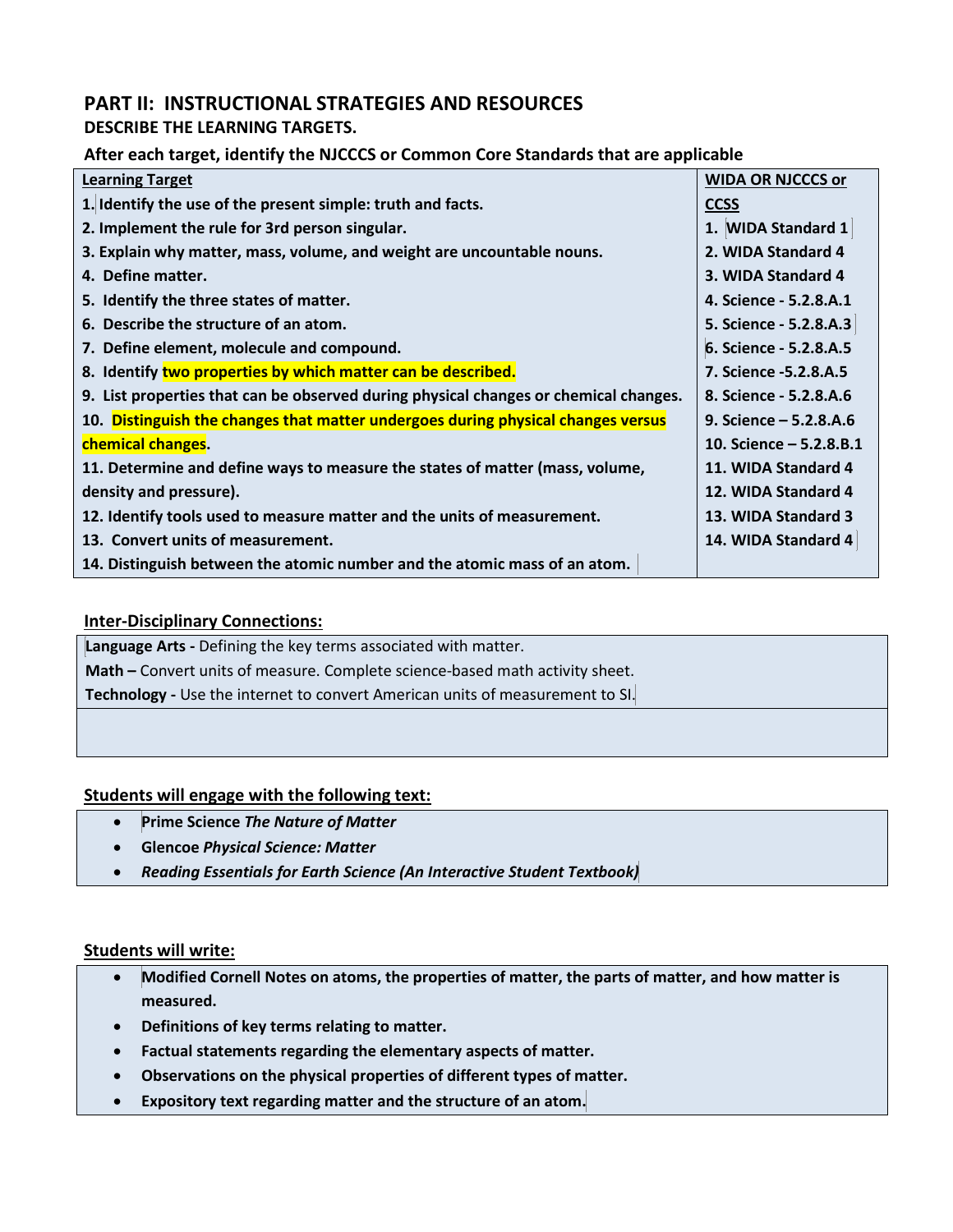## **PART III: TRANSFER OF KNOWLEDGE AND SKILLS**

## **DESCRIBE THE LEARNING EXPERIENCE.**

**How will students uncover content and build skills.** 

- **Direct instruction.**
- **Modified Cornell notes.**
- **Unpack vocabulary, visuals, and definitions using a graphic organizer.**
- **Repeat pronunciation of key terms.**
- **Write and draw the forms of matter.**
- **Identify the nouns.**
- **Listening exercise: Bill Nye Science Guy's video on Matter with companion video focus questions.**
- **Read exerts from** *The Nature of Matter* **and answer comprehension questions.**
- **Examine the sentence structure and language concepts to discuss matter.**
- **Diagram the structure of an atom.**
- **Differentiate between elements and compounds.**
- **Examine statements about matter and find the grammatical errors.**
- **List examples of matter that has undergone physical changes versus chemical changes.**
- **Evaluate if shape, ability to rust, flammability, state and smell**, **indicates a physical or chemical property.**

**Creating Evaluating** Analyzing **Applying Understanding** Remembering

- **Use the internet for unit conversions.**
- **Practice using scientific instruments to measure matter.**
- **Complete science-base math activity on measurements**
- **Determine the atomic number and atomic mass of the provided elements.**

# **PART IV: EVIDENCE OF LEARNING IDENTIFY THE METHODS BY WHICH STUDENTS WILL DEMONSTRATE THEIR UNDERSTANDING OF CONTENT AND THEIR ABILITY TO APPLY SKILLS. IDENTIFY BLOOM'S LEVELS.**

#### **Formative Assessments:**

- **Warm up activities**
- **Homework assignments**
- **Quizzes on vocabulary, form and content**
- **Expository text regarding matter and the structure of an atom**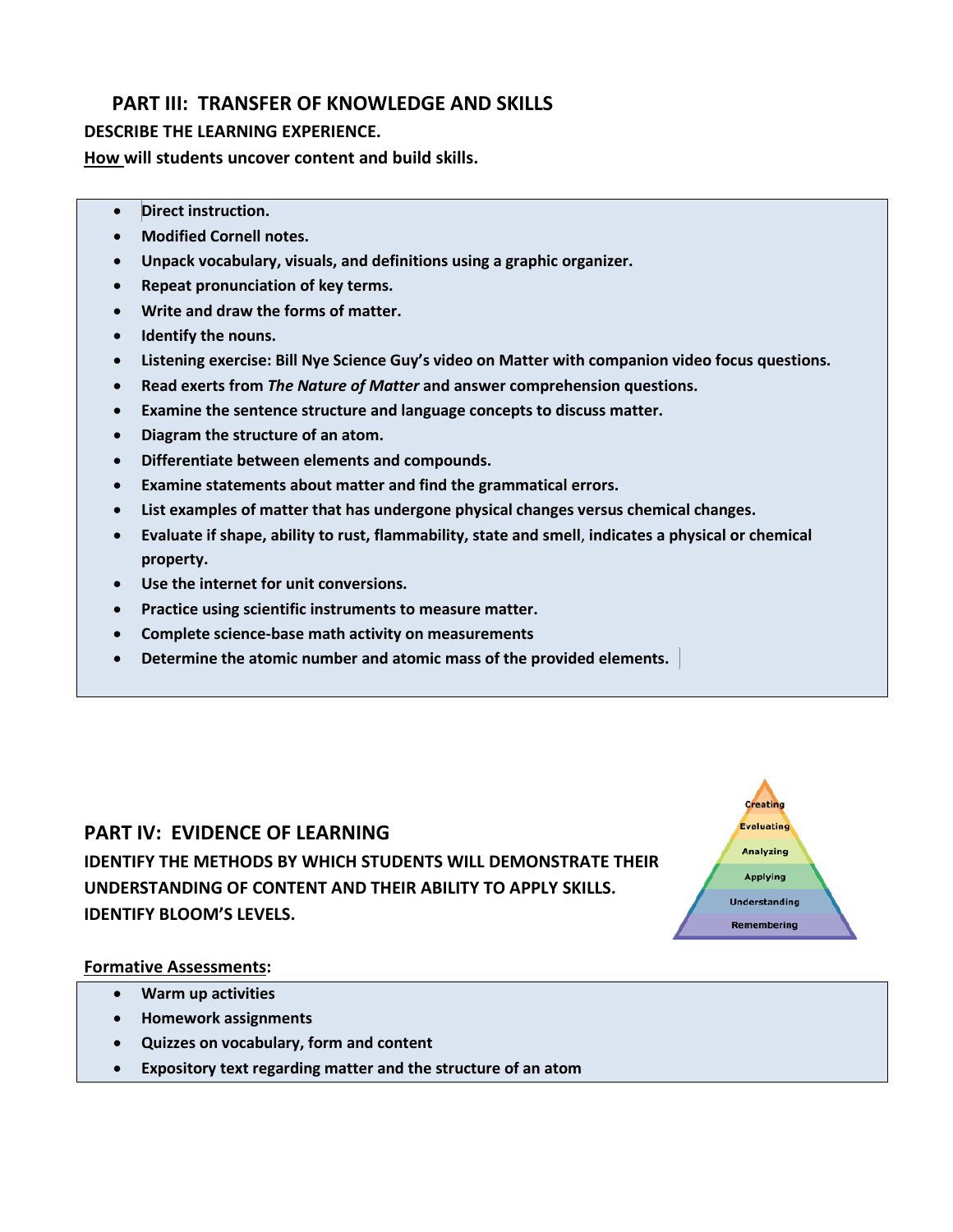### **Accommodations/Modifications:**

- **Visuals and terms prominently displayed for reference and support.**
- **Use of simplified language supported with visuals.**
- **Use of different colors, bold faced and italicized text to focus students' attention on key words.**
- **Reuse examples and visuals covered in previous lessons.**
- **Provide a study guide for quizzes.**
- **Provide the format and a rubric for the expository text.**

#### **Summative Assessments:**

- **Unit test**
- **End of marking period benchmark**

#### **Accommodations/Modifications:**

- **Include familiar visuals.**
- **Use simplified language.**
- **Limit answer choices.**
- **Read and review directions out loud.**
- **Chunk assessments into portions.**
- **Provide word bank.**
- **Reuse examples previously presented in lessons and exercises.**
- **Reuse graphic organizers and diagrams previously learned.**
- **Allow for extended time.**
- **Provide a study guide prior to assessments.**

#### **Performance Assessments:**

- **Conduct a mini experiment and record observations of chemical changes produced.**
- **Present the results to the class in an oral presentation.**

- **Arrange cooperative learning groups to ensure effective work and socialization skills.**
- **Select learning verbs for each group that are suitable for group's proficiency level.**
- **Provide simplified step-by-step instructions.**
- **Provide a simplified rubric.**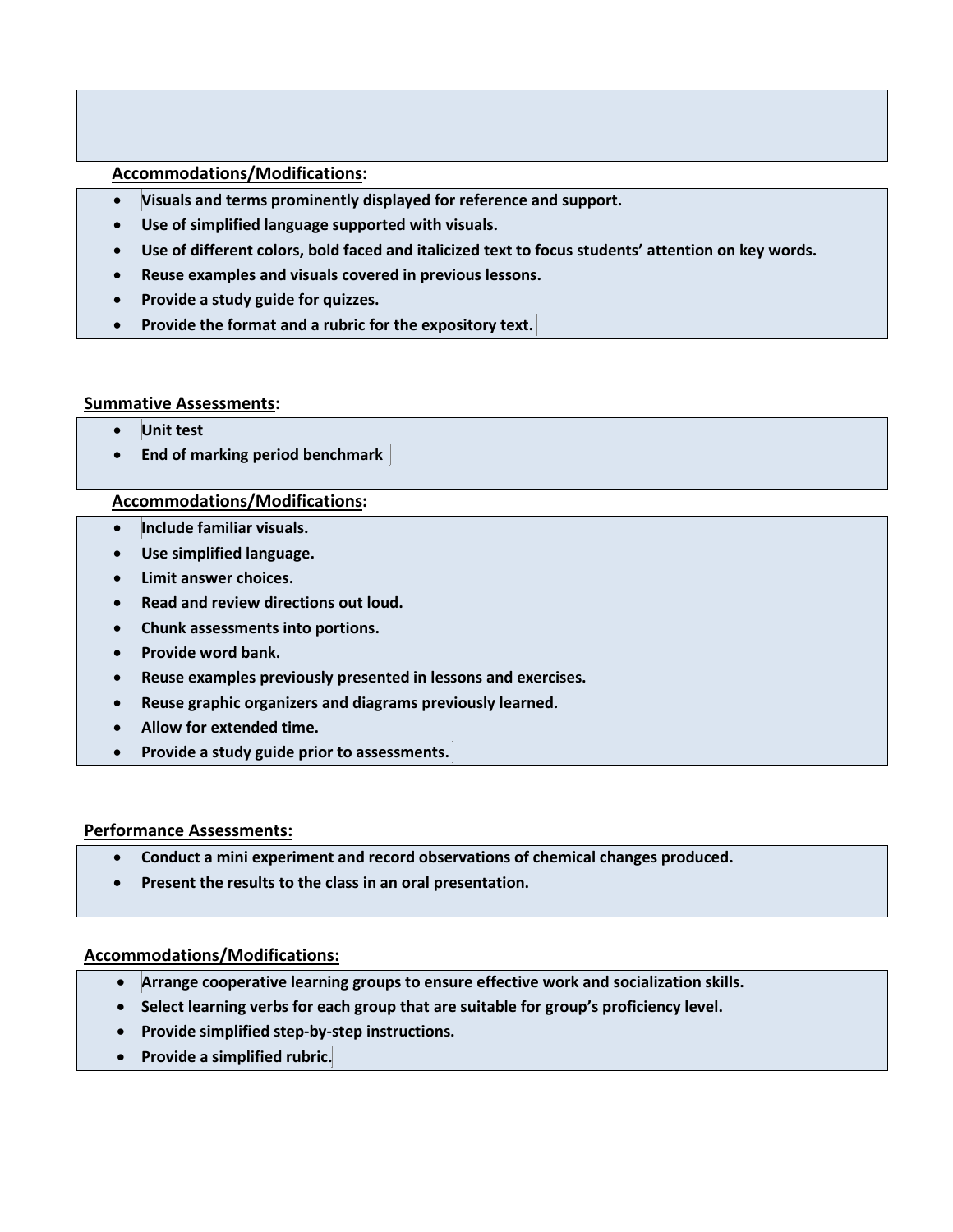ENGAGING STUDENTS . FOSTERING ACHIEVEMENT . CULTIVATING 21<sup>ST</sup> CENTURY GLOBAL SKILLS

## **Course Name: ELL Beginner Course Number: 050100**

## **PART I: UNIT RATIONALE**

| <b>Course/Unit Title:</b> |                                                          | <b>Unit Summary:</b>                                                         |                                                                                |  |
|---------------------------|----------------------------------------------------------|------------------------------------------------------------------------------|--------------------------------------------------------------------------------|--|
| ELL Beginner - Unit 8     |                                                          | The goal of this unit is to develop the language of science students need to |                                                                                |  |
| Our Solar System          |                                                          |                                                                              | understand our solar system. Students will learn the vocabulary to engage in   |  |
|                           |                                                          |                                                                              | discourse about the celestial bodies of our solar system and the gravitational |  |
|                           | <b>Grade Level(s):</b>                                   |                                                                              | force of the sun that holds them in orbit. Students to expand their knowledge  |  |
|                           | $9 - 12$                                                 |                                                                              | of adjectives through the functions and rules in using comparatives and        |  |
|                           |                                                          |                                                                              | superlatives.                                                                  |  |
|                           | <b>Essential Question(s):</b>                            |                                                                              | <b>Enduring Understanding(s):</b>                                              |  |
| 1.                        | What is an adjective?                                    | 1.                                                                           | Adjectives are used to describe nouns.                                         |  |
|                           |                                                          |                                                                              |                                                                                |  |
|                           | 2. What is a comparative and<br>how is it formed?        | 2.                                                                           | Comparatives compare two things with the use of "than". They are               |  |
|                           |                                                          |                                                                              | generally formed using -er.                                                    |  |
|                           | 3. What is a superlative and                             | 3.                                                                           | Superlatives compare two or more things. Superlatives use "the" because        |  |
|                           | how is it formed?                                        |                                                                              | there is only one. They are generally formed using -est.                       |  |
|                           |                                                          |                                                                              |                                                                                |  |
|                           | 4. What are the spelling rules                           | 4.                                                                           | Comparatives and superlatives forms depend on the number of syllables          |  |
|                           | for comparatives and                                     |                                                                              | there are in the adjective.                                                    |  |
|                           | superlatives?                                            |                                                                              |                                                                                |  |
|                           |                                                          |                                                                              | 5. A solar system refers to a star and all the objects that travel in orbit    |  |
|                           | 5. What is a solar system and                            |                                                                              | around it. Our solar system consists of the sun, eight planets and their       |  |
|                           | what does ours consist of?                               |                                                                              | moons, asteroids and comets.                                                   |  |
|                           |                                                          |                                                                              |                                                                                |  |
| 6.                        | How does the solar system                                | 6.                                                                           | The sun is the largest object in the solar system; therefore, the              |  |
|                           | stay together?                                           |                                                                              | gravitational force is the strongest of all the other objects in our solar     |  |
|                           |                                                          |                                                                              | system. The planets revolve in the same direction around the Sun in            |  |
|                           | 7. What are the names and<br>the order of the planets in |                                                                              | elliptical orbits.                                                             |  |
|                           | our solar system?                                        | 7.                                                                           | The planets in our solar system are Mercury, Venus, Earth, Mars, Jupiter,      |  |
|                           |                                                          |                                                                              | Saturn, Uranus, and Neptune. The four inner planets orbit closest to the       |  |
|                           | 8. What are the similarities                             |                                                                              | sun, are composed mostly of rock, and are smaller and denser than their        |  |
|                           | and differences between                                  |                                                                              | counterparts. The four outer planets are called the gas giants and make up     |  |
|                           | the inner planets and the                                |                                                                              | 99 percent of the mass of the celestial bodies that orbit the sun.             |  |
|                           | outer planets?                                           |                                                                              |                                                                                |  |
|                           |                                                          | 8.                                                                           | Planets can be categorized as inner or outer planets according to density,     |  |
| 9.                        | What separates the inner                                 |                                                                              | composition, and size.                                                         |  |
|                           | planets from the outer                                   |                                                                              |                                                                                |  |
|                           | planets?                                                 | 9.                                                                           | The asteroid belt separates the inner and outer planets. They are left over    |  |
|                           |                                                          |                                                                              | pieces of rock that vary greatly in size. The smallest being the size of small |  |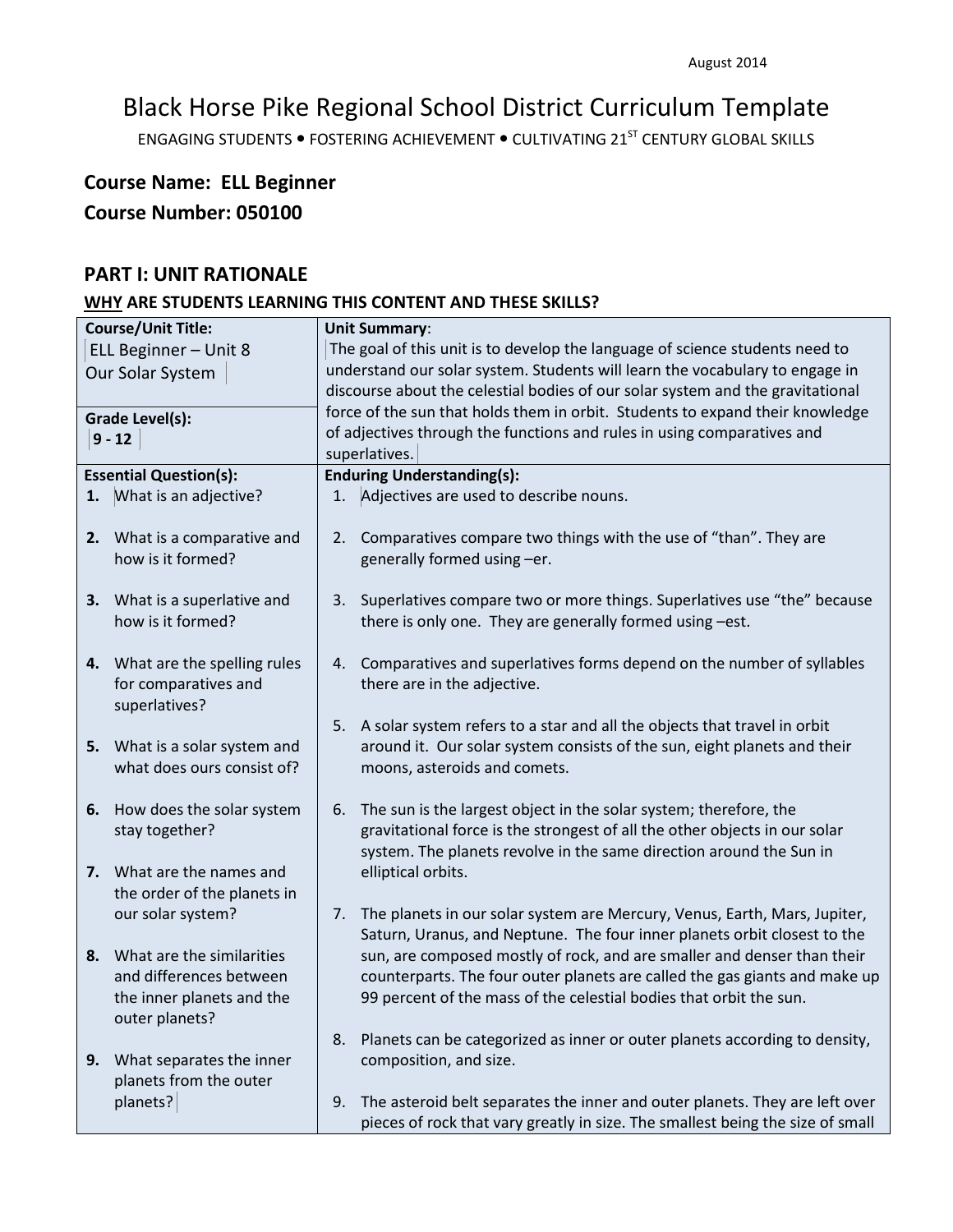| pebbles, while the largest is miles in diameter. |
|--------------------------------------------------|
|                                                  |
|                                                  |
|                                                  |
|                                                  |
|                                                  |
|                                                  |
|                                                  |
|                                                  |
|                                                  |

## **PART II: INSTRUCTIONAL STRATEGIES AND RESOURCES**

## **DESCRIBE THE LEARNING TARGETS.**

## **After each target, identify the NJCCCS or Common Core Standards that are applicable**

| <b>Learning Target</b>                                                        | <b>WIDA OR NJCCCS or</b> |
|-------------------------------------------------------------------------------|--------------------------|
| 1. Differentiate between comparatives and superlatives.                       | <b>CCSS</b>              |
| 2. Apply the spelling rules to form comparatives and superlatives.            | 1. WIDA Standard 1       |
| 3. Identify the objects in our solar system.                                  | 2. WIDA Standard 1       |
| 4. Explain what holds the planets in orbit around the sun.                    | 3. WIDA Standard 4       |
| 5. Identify the eight planets closest to the sun to the furthest.             | 4. Science - 5.4.6.A.3   |
| 6. Describe the eight planets using adjectives.                               | 5. Science - 5.4.6.A.4   |
| 7. Identify and differentiate between the inner planet and the outer planets. | 6. WIDA Standard 4       |
| 8. Compare and contrast the eight planets.                                    | 7. WIDA Standard 4       |
| 10. Describe the asteroid belt.                                               | 8. WIDA Standard 4       |
|                                                                               | 9. WIDA Standard 4       |
|                                                                               | 10. WIDA Standard 4      |

## **Inter-Disciplinary Connections:**

**Language Arts –** Select a celestial body in our solar system and write a "Which object am I?" description in the first person.

**Math –** How much do you weigh on other planets?

**History –** Learn how the planets were named. (Ancient Roman Gods)

**Technology –** Interactive NASA website.

## **Students will engage with the following text:**

- *Wonders of Science The Earth and Beyond*
- **Benchmark Discovery** *Our Solar System: Earth*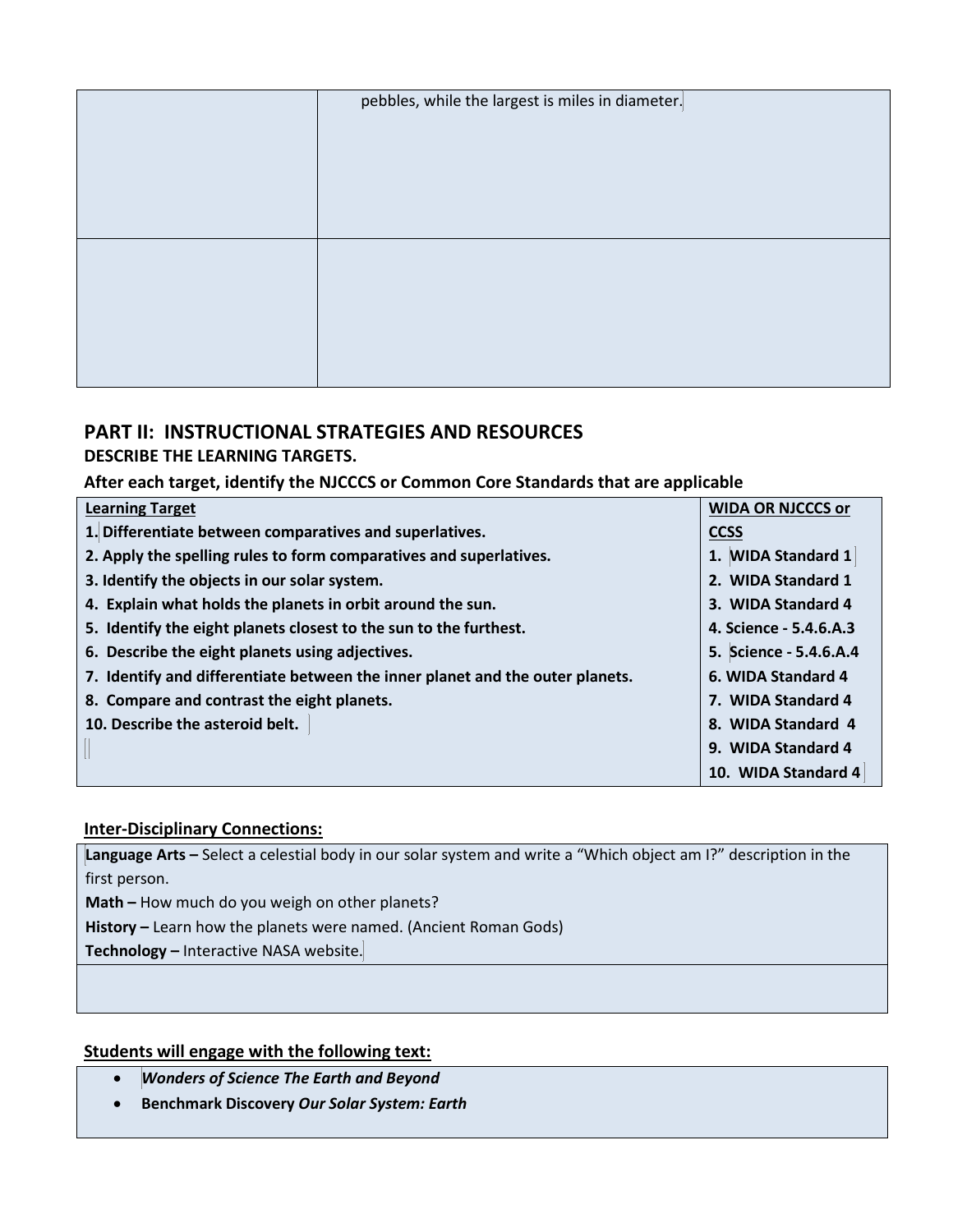• *Starting Point Magazine Article: Our Solar System*

#### **Students will write:**

- **Modified Cornell Notes**
- **Definitions of key terms relating to the solar system**
- **A "Which object am I?" description in the first person.**
- **Comparison of the planets**

### **PART III: TRANSFER OF KNOWLEDGE AND SKILLS**

**DESCRIBE THE LEARNING EXPERIENCE.**

**How will students uncover content and build skills.** 

- **Direct instruction.**
- **Modified Cornell notes.**
- **Unpack vocabulary, visuals, and definitions using a graphic organizer.**
- **Practice pronunciation of key terms.**
- **Venn diagram comparing and contrasting comparatives and superlatives.**
- **Identify the adjective and construct its comparative and superlative form.**
- **Listening exercise: United Streaming video on the solar system and video focus questions.**
- **Listening exercise: Bill Nye video on the solar system with video focus questions.**
- **Read exerts from** *Our Solar System: Earth* **and complete about-point activity sheet.**
- **Read three exerts from** *The Earth and Beyond***:** *The Parts of the Solar System, The Inner Planet,* **and** *The Outer Planets* **and complete the comprehension questions for each texts.**
- **Read Starting Point: Our Solar System and complete a fact sheet.**
- **Examine the sentence structure and language concepts to discuss the solar system.**
- **Diagram the celestial bodies of our solar system.**
- **Summary with illustrations on the sun, the planets, and the asteroid belt.**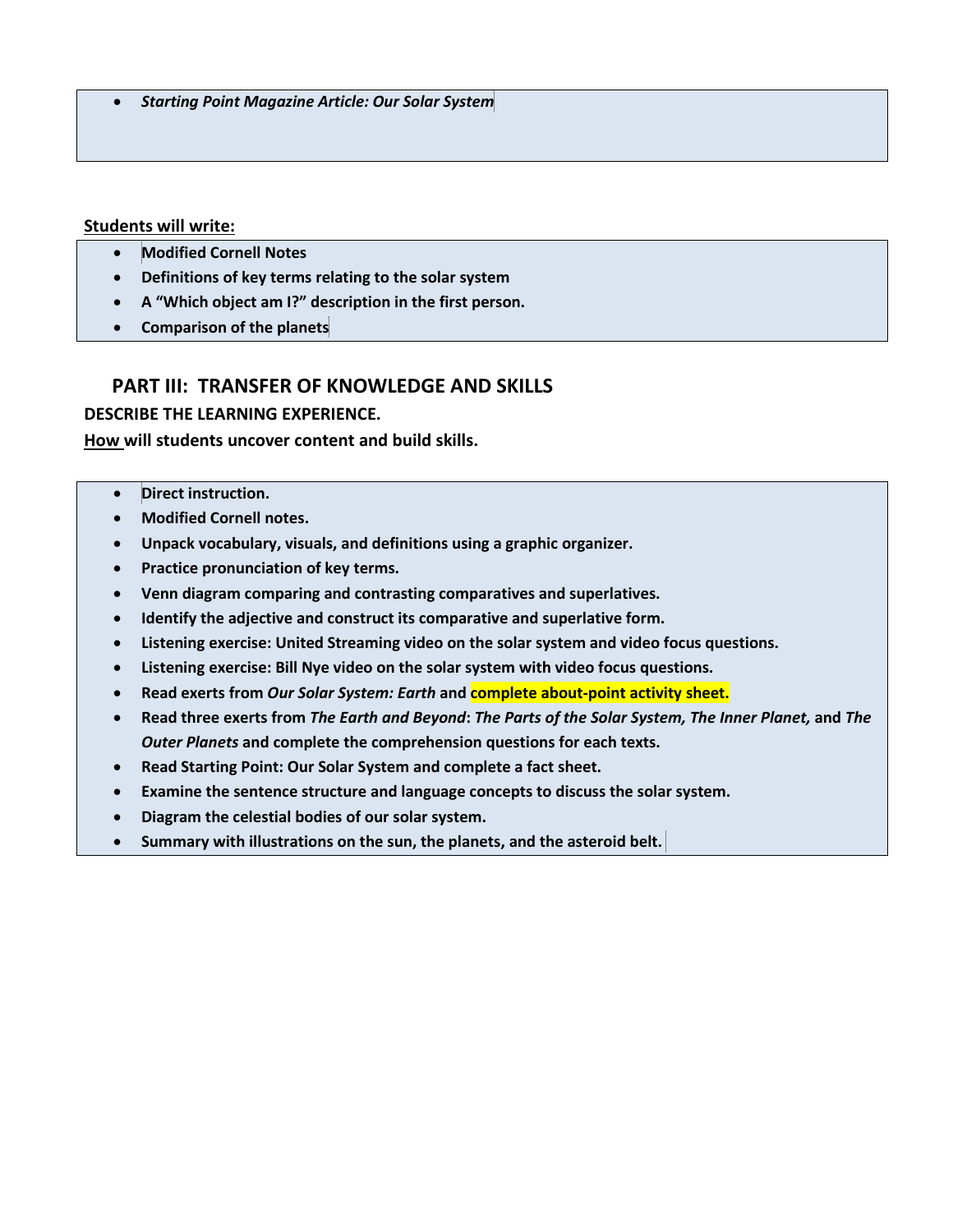# **PART IV: EVIDENCE OF LEARNING IDENTIFY THE METHODS BY WHICH STUDENTS WILL DEMONSTRATE THEIR UNDERSTANDING OF CONTENT AND THEIR ABILITY TO APPLY SKILLS. IDENTIFY BLOOM'S LEVELS.**

Creating Evaluating **Analyzing Applying Understanding** Remembering

## **Formative Assessments:**

- **Warm up activities.**
- **Homework assignments.**
- **Respond to oral comprehension checks.**
- **Quizzes on vocabulary, adjectives and content.**
- **Summary with illustrations.**

### **Accommodations/Modifications:**

- **Visuals and terms prominently displayed for reference and support.**
- **Use of simplified language supported with visuals.**
- **Check for comprehension on regular basis.**
- **Use of different colors, bold faced and italicized text to focus students' attention on key words.**
- **Allow for extended time.**
- **Provide a study guide for quizzes.**
- **Provide the format and a rubric for the expository text.**

#### **Summative Assessments:**

- **Unit test**
- **End of marking period benchmark**

- **Include familiar visuals.**
- **Use simplified language.**
- **Limit answer choices.**
- **Read and review directions out loud.**
- **Chunk assessments into portions.**
- **Provide word bank.**
- **Reuse examples previously presented in lessons and exercises.**
- **Reuse graphic organizers and diagrams previously learned.**
- **Extend time.**
- **Provide a study guide prior to assessments.**